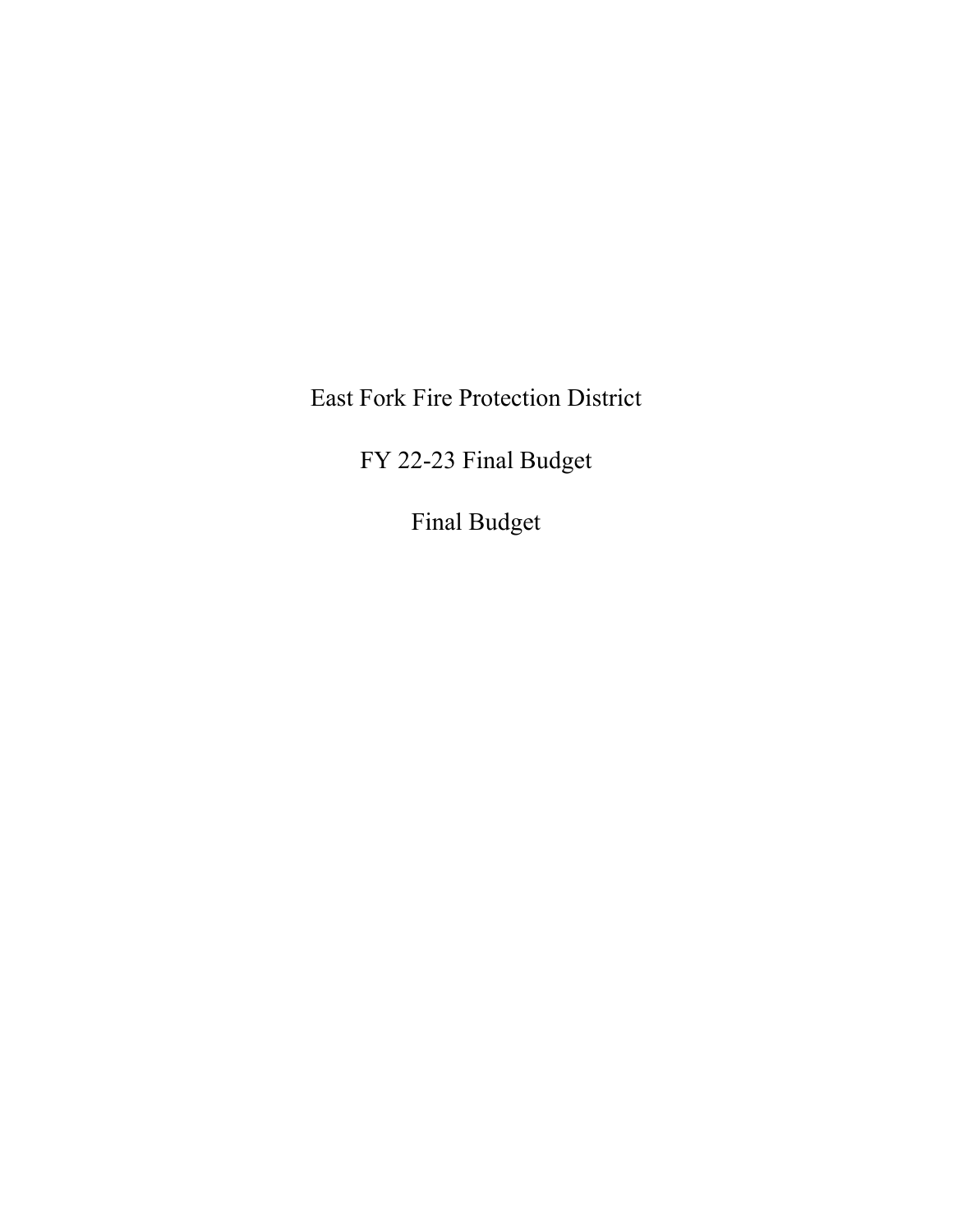# TABLE OF CONTENTS

| Budget Summary - All Funds        | $3-4$     |
|-----------------------------------|-----------|
| Fund 650 - General Fund           |           |
| Revenue                           | $5 - 7$   |
| Expenditures                      |           |
| Administration (Dept 231)         | $8-10$    |
| Prevention (Dept 232)             | 11        |
| Training (Dept 235)               | $12 - 13$ |
| Suppression (Dept 251)            | $14 - 21$ |
| NVE Fuels Mgmt Program (Dept 263) | $22 - 23$ |
| Debt Service (Dept 297)           | 24        |
| Fund 651 Emergency Fund           |           |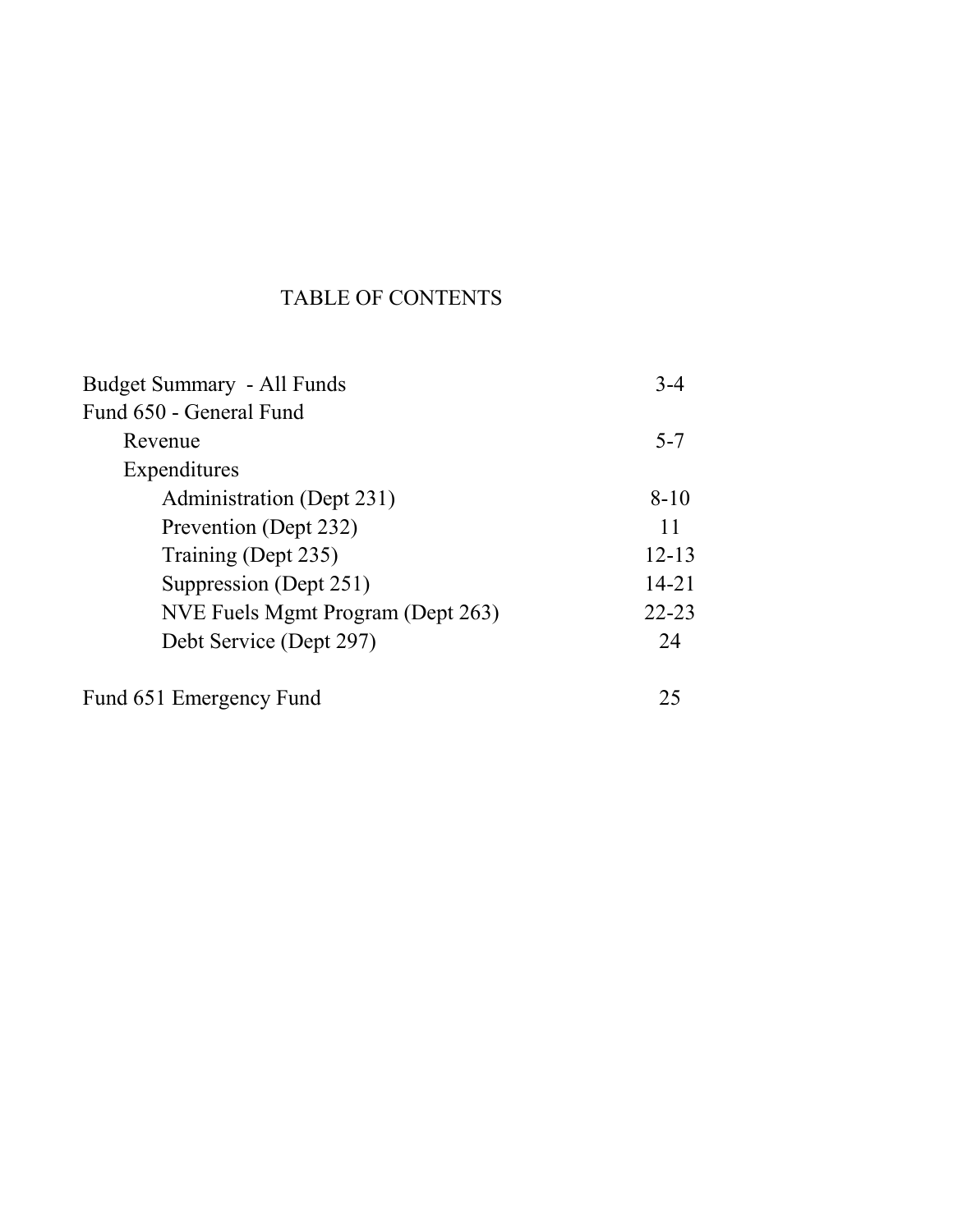### East Fork Fire **Budget Summary** FY 2022-23

|                                                     | 2021/22 Budget           |                                        |                            | 2022/23 Budget                        |                         |                  | Change                          |           |                                           |           |
|-----------------------------------------------------|--------------------------|----------------------------------------|----------------------------|---------------------------------------|-------------------------|------------------|---------------------------------|-----------|-------------------------------------------|-----------|
|                                                     | Adopted<br><b>Budget</b> | Amended<br><b>Budget</b><br>(12/18/21) | Tentative<br><b>Budget</b> | <b>Final Adopted</b><br><b>Budget</b> | Tentative vs<br>Adopted |                  | Adopted<br>vs. Final<br>Adopted |           | <b>PY Amended</b><br>vs. Final<br>Adopted |           |
| <b>FUND 650 - EAST FORK FIRE GENERAL OPERATIONS</b> |                          |                                        |                            |                                       |                         |                  |                                 |           |                                           |           |
| <b>Operating Revenues</b>                           |                          |                                        |                            |                                       |                         |                  |                                 |           |                                           |           |
| <b>Ad Valorem Taxes</b>                             | 10,068,040               | 10,068,040                             | 10,937,438                 | 10,937,438                            | $\blacksquare$          | 0.0%             | 869,398                         | 8.6%      | 869,398                                   | 8.6%      |
| Intergovernmental                                   | 3,631,385                | 3,632,507                              | 3,691,777                  | 4,251,660                             | 559,883                 | 15.4%            | 620,275                         | 17.1%     | 619,153                                   | 17.0%     |
| <b>Charges For Service</b>                          | 4,954,527                | 5,319,615                              | 5,695,651                  | 5,914,908                             | 219,257                 | 4.4%             | 960,381                         | 19.4%     | 595,293                                   | 11.2%     |
| Miscellaneous Revenue                               | 42,367                   | 29,177                                 | 26,367                     | 26,367                                |                         | 0.0%             | (16,000)                        | $-37.8%$  | (2,810)                                   | $-9.6%$   |
| <b>Total Operating Revenues</b>                     | 18,696,319               | 19,049,339                             | 20,351,233                 | 21,130,373                            | 779,140                 | 4.2%             | 2,434,054                       | 13.0%     | 2,081,034                                 | 10.9%     |
| <b>Other Financing Sources</b>                      | 20,000                   | 30,685                                 | 20,000                     | 20,000                                | $\blacksquare$          | 0.0%             |                                 | 0.0%      | (10, 685)                                 | $-34.8%$  |
| <b>Total Revenues/Other Sources</b>                 | 18,716,319               | 19,080,024                             | 20,371,233                 | 21,150,373                            | 779,140                 | 4.2%             | 2,434,054                       | 13.0%     | 2,070,349                                 | 10.9%     |
| <b>Opening Fund Balance/Reserves</b>                | 3,326,578                | 4,455,241                              | 3,730,304                  | 3,895,304                             | 165,000                 | 5.0%             | 568,726                         | 17.1%     | (559, 937)                                | $-12.6%$  |
| <b>Total Resources</b>                              | 22,042,897               | 23,535,265                             | 24,101,537                 | 25,045,677                            | 944,140                 | 4.3%             | 3,002,780                       | 13.6%     | 1,510,412                                 | 6.4%      |
|                                                     |                          |                                        |                            |                                       |                         |                  |                                 |           |                                           |           |
| <b>Operating Expenditures</b>                       |                          |                                        |                            |                                       |                         |                  |                                 |           |                                           |           |
| Salaries & Wages                                    | 9,566,170                | 9,867,438                              | 10,150,654                 | 10,800,004                            | 649,350                 | 6.8%             | 1,233,834                       | 12.9%     | 932,566                                   | 9.5%      |
| <b>Employee Benefits</b>                            | 6,626,728                | 6,637,943                              | 7,004,195                  | 7,185,601                             | 181,406                 | 2.7%             | 558,873                         | 8.4%      | 547,658                                   | 8.3%      |
| Service & Supplies                                  | 2,291,952                | 2,473,539                              | 2,450,743                  | 2,437,809                             | (12, 934)               | $-0.6%$          | 145,857                         | 6.4%      | (35, 730)                                 | $-1.4%$   |
| <b>Total Operating Expenditures</b>                 | 18,484,850               | 18,978,920                             | 19,605,592                 | 20,423,414                            | 817,822                 | 4.4%             | 1,938,564                       | 10.5%     | 1,444,494                                 | 7.6%      |
|                                                     |                          |                                        |                            |                                       |                         |                  |                                 |           |                                           |           |
| Other                                               |                          |                                        |                            |                                       |                         |                  |                                 |           |                                           |           |
| <b>Debt Service</b>                                 | 301,314                  | 527,314                                | 301,236                    | 301,236                               |                         | 0.0%             | (78)                            | 0.0%      | (226, 078)                                | $-42.9%$  |
| <b>Capital Projects and Outlay</b>                  | 519,000                  | 674,721                                | 945,000                    | 1,461,750                             | 516,750                 | 99.6%            | 942,750                         | 181.6%    | 787,029                                   | 116.6%    |
| Transfer out to Emergency Fund                      | 57,429                   | 132,429                                |                            |                                       |                         | 0.0%             | (57, 429)                       | $-100.0%$ | (132, 429)                                | $-100.0%$ |
| Contingency                                         | 277,273                  | 568,850                                | 294,084                    | 306,351                               | 12,267                  | 4.4%             | 29,078                          | 10.5%     | (262, 499)                                | $-46.1%$  |
| <b>Total Other</b>                                  | 1,155,016                | 1,903,314                              | 1,540,320                  | 2,069,337                             | 529,017                 | 45.8%            | 914,321                         | 79.2%     | 166,023                                   | 8.7%      |
| <b>Ending Fund Balance/Reserves</b><br>rHRA Reserve | 2,403,031                | 2,603,031<br>50,000                    | 2,905,625<br>50,000        | 2,502,926<br>50,000                   | (402, 699)              | $-16.8%$<br>0.0% | 99,895                          | 4.2%      | (100, 105)                                | $-3.8%$   |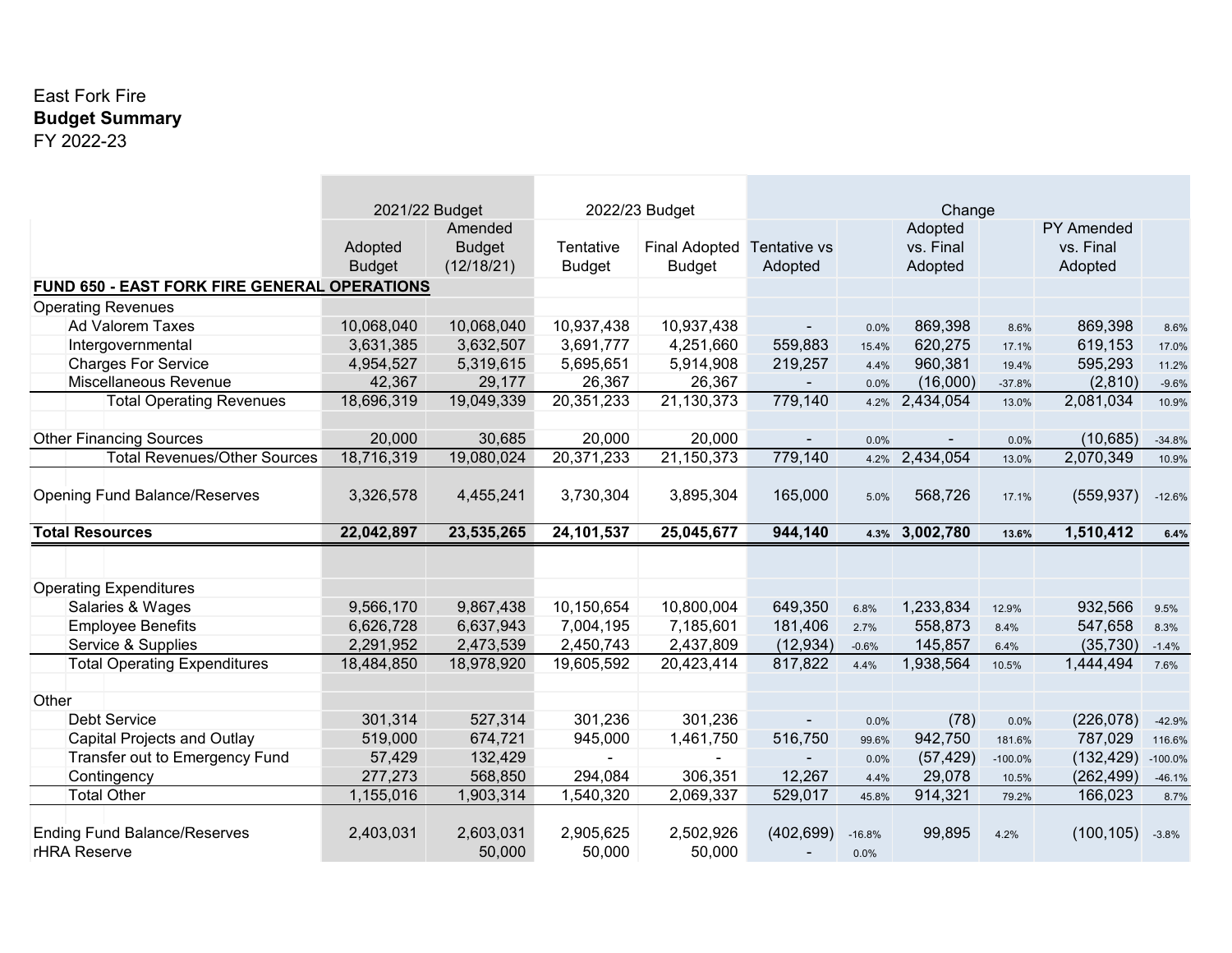### East Fork Fire **Budget Summary** FY 2022-23

|                                         | 2021/22 Budget           |                                        |                            | 2022/23 Budget                        |                         | Change         |                                 |          |                                           |              |
|-----------------------------------------|--------------------------|----------------------------------------|----------------------------|---------------------------------------|-------------------------|----------------|---------------------------------|----------|-------------------------------------------|--------------|
|                                         | Adopted<br><b>Budget</b> | Amended<br><b>Budget</b><br>(12/18/21) | Tentative<br><b>Budget</b> | <b>Final Adopted</b><br><b>Budget</b> | Tentative vs<br>Adopted |                | Adopted<br>vs. Final<br>Adopted |          | <b>PY Amended</b><br>vs. Final<br>Adopted |              |
| <b>Total Requirements</b>               | 22,042,897               | 23,535,265                             | 24,101,537                 | 25,045,677                            | 944,140                 | 4.3%           | 3,002,780                       | 13.6%    | 1,510,412                                 | 6.4%         |
| Contingency %                           | 1.50%                    | 3.00%                                  | 1.50%                      | 1.50%                                 |                         |                |                                 |          |                                           |              |
| <b>Ending Fund Balance %</b>            | 13.00%                   | 13.98%                                 | 15.08%                     | 12.50%                                |                         |                |                                 |          |                                           |              |
|                                         |                          |                                        |                            |                                       |                         |                |                                 |          |                                           |              |
|                                         |                          |                                        |                            |                                       |                         |                |                                 |          |                                           |              |
| <b>FUND 651 - EMERGENCY FUND</b>        | 200,000                  | 300,843                                | 300,843                    | 375,843                               | 75,000                  | $\overline{0}$ | 175,843                         |          | 75,000                                    | $\mathbf{0}$ |
| <b>TOTAL ALL FUNDS</b>                  | 22,242,897               | 23,836,108                             | 24,402,380                 | 25,421,520                            | 1,019,140               | 4.6%           | 3,178,623                       | 14.3%    | 1,585,412                                 | 6.7%         |
| <b>Total Expenditures By Department</b> |                          |                                        |                            |                                       |                         |                |                                 |          |                                           |              |
| Administration (Dept. 231)              | 15,328,587               | 15,550,197                             | 16,198,343                 | 16,994,204                            | 795,861                 | 5.2%           | 1,665,617                       | 10.9%    | 1,444,007                                 | 9.3%         |
| Prevention (Dept. 232)                  | 28,128                   | 29,128                                 | 28,128                     | 28,128                                | $\sim$                  | 0.0%           | $\overline{\phantom{a}}$        | 0.0%     | (1,000)                                   | $-3.4%$      |
| Training (Dept. 235)                    | 122,000                  | 127,415                                | 92,200                     | 97,200                                | 5,000                   | 4.1%           | (24, 800)                       | $-20.3%$ | (30, 215)                                 | $-23.7%$     |
| Suppression (Dept. 251)                 | 2,134,369                | 2,432,262                              | 2,857,760                  | 3,196,576                             | 338,816                 | 15.9%          | 1,062,207                       | 49.8%    | 764,314                                   | 31.4%        |
| <b>NVE Fuels Mgmt. Program</b>          | 1,390,766                | 1,514,639                              | 1,374,161                  | 1,569,056                             | 194,895                 | 14.0%          | 178,290                         | 12.8%    | 54,417                                    | 3.6%         |
| Emergency (Dept. 293)                   | 200,000                  | 300,843                                | 300,843                    | 375,843                               | 75,000                  | 37.5%          | 175,843                         | 87.9%    | 75,000                                    | 24.9%        |
| Debt Service (Dept. 297)                | 301,314                  | 527,314                                | 301,236                    | 301,236                               | ۰.                      | 0.0%           | (78)                            | 0.0%     | (226, 078)                                | $-42.9%$     |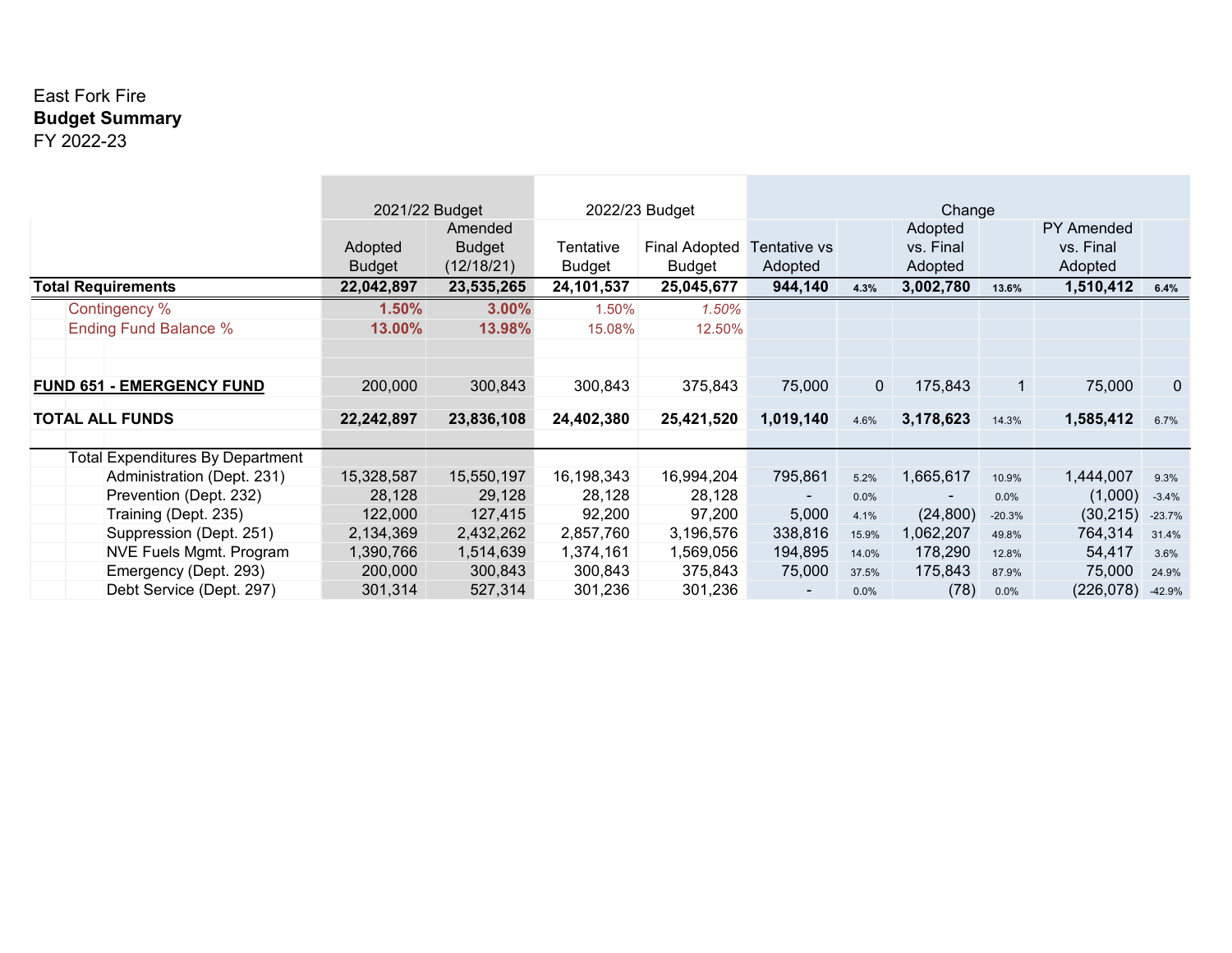#### East Fork Fire **Fund 650 - Revenue Detail** FY 2022-23

**College** 

|              |                                            | 2021/22 Budget           |                          | 2022/23 Budget |                |                          | Change |                          |          |                          |          |
|--------------|--------------------------------------------|--------------------------|--------------------------|----------------|----------------|--------------------------|--------|--------------------------|----------|--------------------------|----------|
|              |                                            |                          | Amended                  |                | Final          |                          |        | PY Adopted               |          | <b>PY Amended</b>        |          |
|              |                                            | Adopted                  | <b>Budget</b>            | Tentative      | Adopted        | Tentative vs             |        | vs. Final                |          | vs. Final                |          |
|              |                                            | <b>Budget</b>            | (12/18/21)               | <b>Budget</b>  | <b>Budget</b>  | Adopted                  |        | Adopted                  |          | Adopted                  |          |
|              |                                            |                          |                          |                |                |                          |        |                          |          |                          |          |
| <b>TAXES</b> |                                            |                          |                          |                |                |                          |        |                          |          |                          |          |
| 311-100      | Ad Valorem - Current                       | 9,461,198                | 9,461,198                | 10,278,194     | 10,278,194     |                          | 0.0%   | 816,996                  | 8.64%    | 816,996                  | 8.64%    |
| 311-120      | Ad Valorem - Delinquent                    |                          |                          |                |                |                          | 0.0%   | $\sim$                   | 0.0%     | ۰.                       | 0.0%     |
| 311-200      | <b>Centrally Assessed Prop Tax</b>         | 141,994                  | 141,994                  | 154,256        | 154,256        | ٠                        | 0.0%   | 12,262                   | 8.6%     | 12,262                   | 8.6%     |
| 311-700      | <b>Personal Property Current</b>           | 464,848                  | 464,848                  | 504,989        | 504,989        | ٠                        | 0.0%   | 40,141                   | 8.6%     | 40,141                   | 8.6%     |
| 311-800      | <b>Personal Property Delinquent</b>        | $\overline{\phantom{a}}$ | ۰.                       | $\blacksquare$ |                | $\sim$                   | 0.0%   | $\sim$                   | 0.0%     | $\sim$                   | 0.0%     |
|              | <b>Total Taxes</b>                         | 10,068,040               | 10,068,040               | 10,937,438     | 10,937,438     | $\blacksquare$           | 0.0%   | 869,398                  | 8.6%     | 869,398                  | 8.6%     |
|              |                                            |                          |                          |                |                |                          |        |                          |          |                          |          |
|              | <b>INTERGOVERNMENTAL</b>                   |                          |                          |                |                |                          |        |                          |          |                          |          |
| 331-140      | Grant In Aid Other (PACT)                  |                          | $\sim$                   | $\blacksquare$ | $\blacksquare$ | $\overline{\phantom{a}}$ | 0.0%   | $\blacksquare$           | 0.0%     |                          | 0.0%     |
| 331-280      | Grant - FEMA                               |                          |                          | $\blacksquare$ |                | $\overline{\phantom{a}}$ | 0.0%   | $\overline{\phantom{a}}$ | 0.0%     |                          | 0.0%     |
| 331-282      | Grant - EMPG                               | 56,000                   | 56,000                   | 56,000         | 56,000         |                          | 0.0%   | $\overline{\phantom{a}}$ | 0.0%     |                          | 0.0%     |
| 332-311      | Grant - AFG (Fed)                          |                          |                          | ٠              |                | $\overline{\phantom{a}}$ | 0.0%   |                          | 0.0%     |                          | 0.0%     |
| 332-313      | Grant - SAFER                              | 200,000                  | 200,000                  | 30,000         | 30,000         | $\overline{\phantom{a}}$ | 0.0%   | (170,000)                | $-85.0%$ | (170,000)                | $-85.0%$ |
| 332-325      | Grant - HMEP                               |                          |                          | $\blacksquare$ |                |                          | 0.0%   | $\blacksquare$           | 0.0%     |                          | 0.0%     |
| 332-326      | Grant - HMPU                               |                          | $\overline{\phantom{a}}$ | $\sim$         | $\overline{a}$ |                          | 0.0%   | $\blacksquare$           | 0.0%     | ٠                        | 0.0%     |
| 332-327      | Grant - ARPA                               |                          |                          | $\sim$         | 476,570        | 476,570                  | 100.0% | 476,570                  | 100.0%   | 476,570                  | 100.0%   |
| 332-328      | Grant - CARES ACT (Fed)                    |                          | $\blacksquare$           | $\sim$         |                | $\overline{\phantom{a}}$ | 0.0%   |                          | 0.0%     |                          | 0.0%     |
| 332-803      | Grant - CERT - Homeland Security           | $\overline{\phantom{a}}$ | $\overline{\phantom{a}}$ | $\sim$         | $\sim$         | $\overline{\phantom{a}}$ | 0.0%   | $\overline{\phantom{a}}$ | 0.0%     | ٠                        | 0.0%     |
| 333-205      | HHS Stimulus (Fed Rev)                     |                          | ۵.                       | $\blacksquare$ |                | $\overline{\phantom{a}}$ | 0.0%   | $\overline{\phantom{0}}$ | 0.0%     | $\overline{\phantom{a}}$ | 0.0%     |
| 333-209      | GEMT (Medicaid)(Fed Rev)                   | 885,000                  | 885,000                  | 900,000        | 900,000        | ٠                        | 0.0%   | 15,000                   | 1.7%     | 15,000                   | 1.7%     |
| 334-802      | Grant - SERC (LEPC \$4K)                   | 29,000                   | 29,000                   | 29,000         | 29,000         | $\overline{\phantom{a}}$ | 0.0%   |                          | 0.0%     |                          | 0.0%     |
| 334-804      | Grant - CERT SHSP                          | 21,000                   | 21,000                   | 21,000         | 21,000         | $\overline{\phantom{a}}$ | 0.0%   | $\overline{\phantom{a}}$ | 0.0%     | $\overline{\phantom{a}}$ | 0.0%     |
| 334-804      | Grant - MOST                               |                          |                          |                |                | $\overline{\phantom{a}}$ | 0.0%   | ٠                        | 0.0%     | -                        | 0.0%     |
| 334-815      | Grant - UWS (NV)                           | 25,000                   | 25,000                   | 25,000         | 25,000         |                          | 0.0%   | $\blacksquare$           | 0.0%     |                          | 0.0%     |
| 334-817      | Grant - AG FRPEP MCE                       |                          |                          |                |                |                          | 0.0%   |                          | 0.0%     |                          | 0.0%     |
| 335-001      | <b>State Consolidated Tax Distribution</b> | 2,124,667                | 2,124,667                | 2,334,327      | 2,417,640      | 83,313                   | 3.9%   | 292,973                  | 13.8%    | 292,973                  | 13.8%    |
|              |                                            |                          |                          |                |                |                          |        |                          |          |                          |          |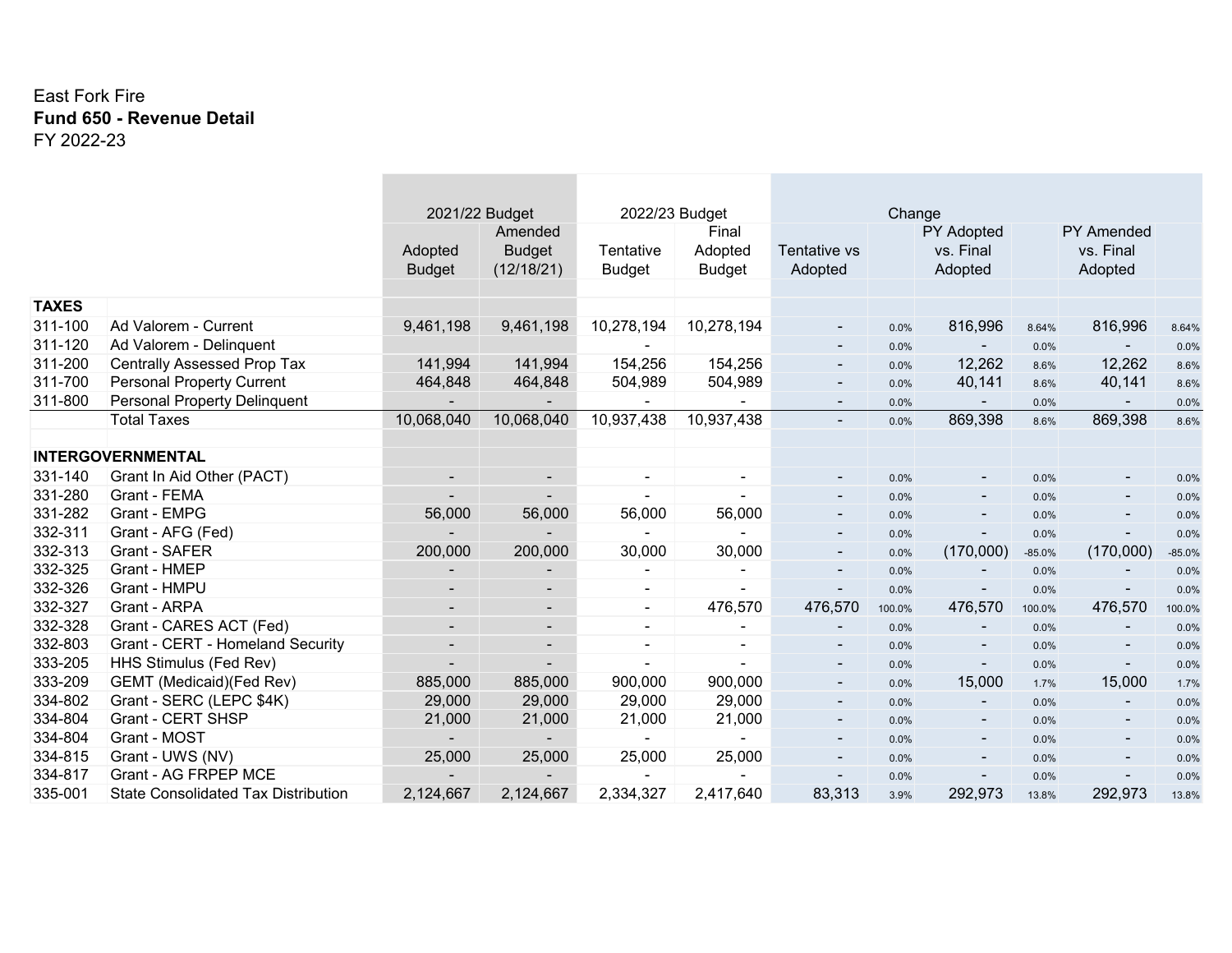#### East Fork Fire **Fund 650 - Revenue Detail** FY 2022-23

|         |                                                  | 2021/22 Budget |                  | 2022/23 Budget |               |                          | Change        |                          |               |                            |                    |
|---------|--------------------------------------------------|----------------|------------------|----------------|---------------|--------------------------|---------------|--------------------------|---------------|----------------------------|--------------------|
|         |                                                  |                | Amended          |                | Final         |                          |               | PY Adopted               |               | <b>PY Amended</b>          |                    |
|         |                                                  | Adopted        | <b>Budget</b>    | Tentative      | Adopted       | Tentative vs             |               | vs. Final                |               | vs. Final                  |                    |
|         |                                                  | <b>Budget</b>  | (12/18/21)       | <b>Budget</b>  | <b>Budget</b> | Adopted                  |               | Adopted                  |               | Adopted                    |                    |
| 337-001 | <b>Alpine Contract</b>                           | 95,718         | 95,718           | 101,450        | 101,450       |                          |               | 5,732                    |               | 5,732                      |                    |
| 337-005 |                                                  |                |                  |                |               |                          | 0.0%          |                          | 6.0%          |                            | 6.0%               |
| 337-011 | <b>Emergency Mgmt. Contract</b><br>Local Got Rev | 195,000        | 195,000<br>1,122 | 195,000        | 195,000       |                          | 0.0%          | $\overline{\phantom{a}}$ | 0.0%          | $\blacksquare$<br>(1, 122) | 0.0%               |
|         | Total Intergovernmental                          | 3,631,385      | 3,632,507        | 3,691,777      | 4,251,660     | 559,883                  | 0.0%<br>15.4% | 620,275                  | 0.0%<br>17.1% | 619,153                    | $-100.0%$<br>17.0% |
|         |                                                  |                |                  |                |               |                          |               |                          |               |                            |                    |
|         | <b>CHARGES FOR SERVICE</b>                       |                |                  |                |               |                          |               |                          |               |                            |                    |
| 341-509 | Fire Plan Check & Permit Fees                    | 331,400        | 406,400          | 406,400        | 406,400       |                          | 0.0%          | 75,000                   | 22.6%         |                            | 0.0%               |
| 341-515 | Inspection Fee                                   | 3,900          | 3,900            | 3,900          | 3,900         |                          | 0.0%          |                          | 0.0%          |                            | 0.0%               |
| 341-528 | <b>Technology Fee</b>                            | 10,800         | 10,800           | 10,800         | 10,800        | $\overline{\phantom{a}}$ | 0.0%          |                          | 0.0%          |                            | 0.0%               |
| 341-531 | <b>Expedite Fee</b>                              | 3,900          | 3,900            | 3,900          | 3,900         | $\sim$                   | 0.0%          | $\overline{\phantom{a}}$ | 0.0%          | ۰.                         | 0.0%               |
| 342-500 | <b>Ambulance Fees</b>                            | 7,441,295      | 7,441,295        | 9,152,793      | 9,152,793     | $\blacksquare$           | 0.0%          | 1,711,498                | 23.0%         | 1,711,498                  | 23.0%              |
| 342-501 | <b>Collection Loss</b>                           | (482, 424)     | (482, 424)       | (593, 382)     | (593, 382)    | $\blacksquare$           | 0.0%          | (110, 958)               | 23.0%         | (110, 958)                 | 23.0%              |
| 342-502 | Govt & Contractual/Mandatory Write-offs          | (3,981,456)    | (3,981,456)      | (4,897,191)    | (4,897,191)   |                          | 0.0%          | (915, 735)               | 23.0%         | (915, 735)                 | 23.0%              |
| 342-510 | Sierra Saver Fees                                | 50,000         | 50,000           | 50,000         | 50,000        | $\overline{\phantom{a}}$ | 0.0%          |                          | 0.0%          |                            | 0.0%               |
| 342-521 | <b>Standby Revenue</b>                           | 12,500         | 12,500           | 12,500         | 12,500        | $\overline{\phantom{a}}$ | 0.0%          |                          | 0.0%          |                            | 0.0%               |
| 343-001 | <b>Outside District Assistance For Hire</b>      |                | 166,215          |                |               | $\sim$                   | 0.0%          | ٠                        | 0.0%          | (166, 215)                 | $-100.0%$          |
| 343-002 | <b>NVE Reimbursement</b>                         | 1,564,612      | 1,688,485        | 1,545,931      | 1,765,188     | 219,257                  | 14.0%         | 200,576                  | 12.8%         | 76,703                     | 4.5%               |
|         | <b>Total Charges For Service</b>                 | 4,954,527      | 5,319,615        | 5,695,651      | 5,914,908     | 219,257                  | 4.4%          | 960,381                  | 19.4%         | 595,293                    | 11.2%              |
|         | <b>MISCELLANEOUS REVENUES</b>                    |                |                  |                |               |                          |               |                          |               |                            |                    |
| 360-800 | <b>Miscellaneous Rev</b>                         | 7,500          | 7,500            | 7,500          | 7,500         |                          | 0.0%          |                          | 0.0%          |                            | 0.0%               |
| 361-200 | Interest on Investment                           | 2,000          | 1,000            | 1,000          | 1,000         | $\overline{\phantom{a}}$ | 0.0%          | (1,000)                  | $-50.0%$      | ٠                          | 0.0%               |
| 361-211 | <b>Investment Earnings-LGIP</b>                  | 20,000         | 5,530            | 5,000          | 5,000         | $\sim$                   | 0.0%          | (15,000)                 | $-75.0%$      | (530)                      | $-9.6%$            |
| 362-100 | Rents/Leases (USFS)                              | 10,867         | 10,867           | 10,867         | 10,867        | $\blacksquare$           | 0.0%          |                          | 0.0%          | ۰.                         | 0.0%               |
| 367-102 | Donations                                        | 2,000          | 4,280            | 2,000          | 2,000         | $\overline{\phantom{a}}$ | 0.0%          |                          | 0.0%          | (2, 280)                   | $-53.3%$           |
|         | <b>Total Miscellaneous Revenues</b>              | 42,367         | 29,177           | 26,367         | 26,367        | $\blacksquare$           | 0.0%          | (16,000)                 | $-37.8%$      | (2,810)                    | $-9.6%$            |
|         | <b>TOTAL OPERATING REVENUES</b>                  | 18,696,319     | 19,049,339       | 20,351,233     | 21,130,373    | 779,140                  | 4.2%          | 2,434,054                | 13.0%         | 2,081,034                  | 10.9%              |
|         |                                                  |                |                  |                |               |                          |               |                          |               |                            |                    |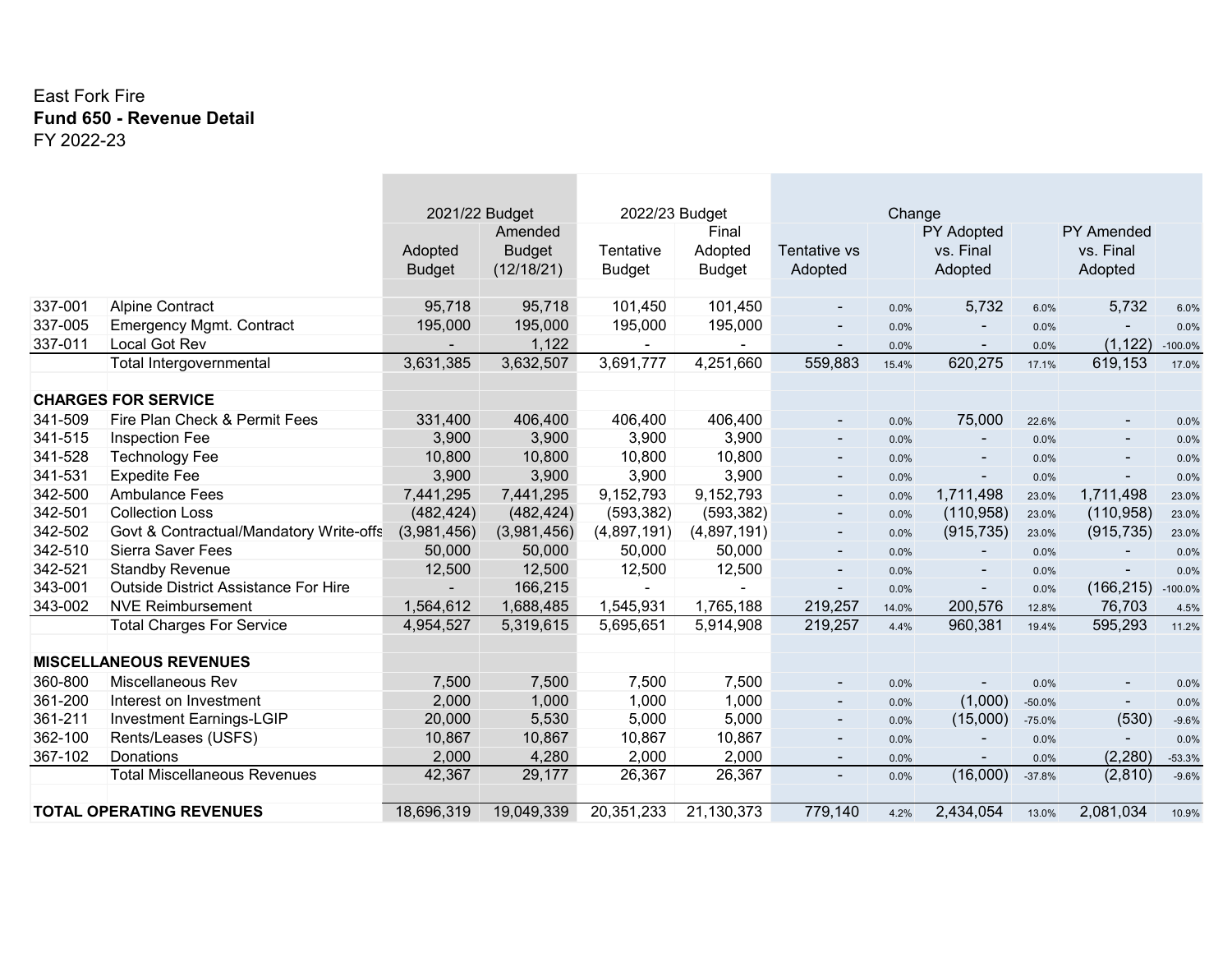#### East Fork Fire **Fund 650 - Revenue Detail** FY 2022-23

|         |                                          |                          | 2021/22 Budget                         | 2022/23 Budget             |                                   |                          | Change |                                           |       |                                           |          |
|---------|------------------------------------------|--------------------------|----------------------------------------|----------------------------|-----------------------------------|--------------------------|--------|-------------------------------------------|-------|-------------------------------------------|----------|
|         |                                          | Adopted<br><b>Budget</b> | Amended<br><b>Budget</b><br>(12/18/21) | Tentative<br><b>Budget</b> | Final<br>Adopted<br><b>Budget</b> | Tentative vs<br>Adopted  |        | <b>PY Adopted</b><br>vs. Final<br>Adopted |       | <b>PY Amended</b><br>vs. Final<br>Adopted |          |
|         |                                          |                          |                                        |                            |                                   |                          |        |                                           |       |                                           |          |
|         |                                          |                          |                                        |                            |                                   |                          |        |                                           |       |                                           |          |
|         | <b>OTHER FINANCING SOURCES</b>           |                          |                                        |                            |                                   |                          |        |                                           |       |                                           |          |
| 391-100 | Sale of Property                         | 20,000                   | 30,685                                 | 20,000                     | 20,000                            | $\overline{\phantom{a}}$ | 0.0%   | $\sim$                                    | 0.0%  | (10, 685)                                 | $-34.8%$ |
| 391-201 | Prior Year Exp Refunds - PERS            |                          |                                        | ۰.                         |                                   | $\overline{\phantom{a}}$ | 0.0%   | $\sim$                                    | 0.0%  | ۰.                                        | 0.0%     |
| 391-501 | <b>Bond Proceeds</b>                     |                          |                                        | ۰.                         |                                   | $\sim$                   | 0.0%   | $\sim$                                    | 0.0%  | ۰.                                        | 0.0%     |
| 391-505 | Loan Proceeds                            |                          |                                        | $\sim$                     |                                   | $\sim$                   | 0.0%   | $\sim$                                    | 0.0%  | $\overline{\phantom{a}}$                  | 0.0%     |
|         | <b>Total Other Financing Sources</b>     | 20,000                   | 30,685                                 | 20,000                     | 20,000                            | $\sim$                   | 0.0%   | $\sim$                                    | 0.0%  | (10, 685)                                 | $-34.8%$ |
|         | <b>TOTAL REV/OTHER FINANCING SOURCES</b> | 18,716,319               | 19,080,024                             | 20,371,233                 | 21,150,373                        | 779,140                  | 4.2%   | 2,434,054                                 | 13.0% | 2,070,349                                 | 10.9%    |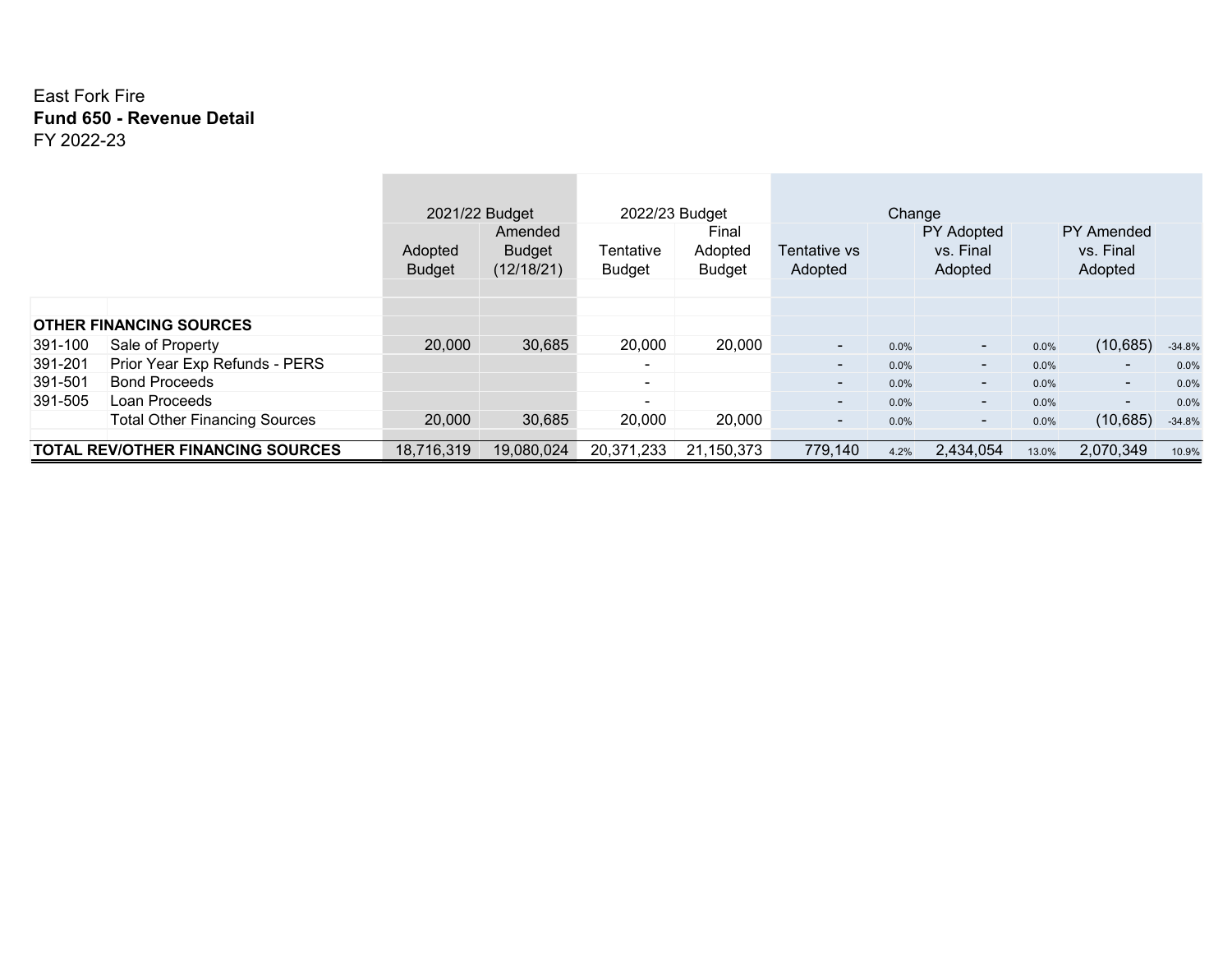### East Fork Fire **Fund 650, Dept 231 (Administration)** FY 2022-23

|             |                                              | 2021/22 Budget |               |                | 2022/23 Budget |              |        | Change      |        |                |           |
|-------------|----------------------------------------------|----------------|---------------|----------------|----------------|--------------|--------|-------------|--------|----------------|-----------|
|             |                                              |                |               |                |                |              |        | PY          |        | PY             |           |
|             |                                              |                | Amended       |                | Final          | Tentative    |        | Adopted     |        | Amended        |           |
|             |                                              | Adopted        | <b>Budget</b> | Tentative      | Adopted        | <b>VS</b>    |        | vs. Final   |        | vs. Final      |           |
|             |                                              | <b>Budget</b>  | (12/18/21)    | <b>Budget</b>  | <b>Budget</b>  | Adopted      |        | Adopted     |        | Adopted        |           |
|             | <b>SALARIES &amp; WAGES</b>                  |                |               |                |                |              |        |             |        |                |           |
| 510-000     | Regular - Salaries & Wages                   | 6,923,482      | 6,963,482     | 7,286,411      | 7,575,258      | 288,847      | 4.2%   | 651,776     | 9.4%   | 611,776        | 8.8%      |
| 510-125     | WC - Salaries & Wages                        |                |               |                | $\sim$         | 0            | 0.0%   | 0           | 0.0%   | 0              | 0.0%      |
| 510-126     | Retro-Salaries                               |                |               | $\blacksquare$ |                | 0            | 0.0%   | 0           | 0.0%   | 0              | 0.0%      |
| 510-145     | Reg Incentive Pay                            | 215,190        | 215,190       | 227,938        | 274,029        | 46,091       | 21.4%  | 58,839      | 27.3%  | 58,839         | 27.3%     |
| 510-146     | Return to Work (RTW)(2X)                     |                |               |                |                | $\mathbf{0}$ | 0.0%   | $\mathbf 0$ | 0.0%   | 0              | 0.0%      |
| 510-170     | <b>FLSA</b>                                  | 151,554        | 151,554       | 156,796        | 165,829        | 9,033        | 6.0%   | 14,275      | 9.4%   | 14,275         | 9.4%      |
| 511-163     | Overtime - Reimbursable (Off District Fires) |                | 101,145       |                |                | $\Omega$     | 0.0%   |             | 0.0%   | (101, 145)     | $-100.0%$ |
| 511-164     | Holiday Special Pay (HSP)                    | 256,476        | 279,976       | 289,470        | 306,145        | 16,675       | 6.5%   | 49,669      | 19.4%  | 26,169         | 9.3%      |
| 511-166     | Sick Buyback - Non-rep                       |                | 10,000        | 10,000         | 10,000         | 0            | 0.0%   |             | 0.0%   | 0              | 0.0%      |
| 511-167     | <b>Vacation Payout</b>                       | 50,000         | 50,000        | 50,000         | 75,000         | 25,000       | 50.0%  | 25,000      | 50.0%  | 25,000         | 50.0%     |
| 511-168     | Vacation Buyback - Non-rep                   | 10,000         | 15,000        | 15,000         | 15,000         | $\Omega$     | 0.0%   | 5,000       | 50.0%  | 0              | 0.0%      |
| 511-170     | Overtime                                     | 1,278,720      | 1,278,720     | 1,309,979      | 1,385,447      | 75,468       | 5.9%   | 106,727     | 8.3%   | 106,727        | 8.3%      |
| $511 - 171$ | Holiday                                      |                |               | $\blacksquare$ |                | 0            | 0.0%   | 0           | 0.0%   | 0              | 0.0%      |
| 511-172     | Comp Paid                                    |                |               | $\blacksquare$ | 15,000         | 15,000       | 100.0% | 15,000      | 100.0% | 15,000         | 100.0%    |
| $511 - 173$ | Vacation                                     |                |               | $\blacksquare$ | $\blacksquare$ | $\mathbf 0$  | 0.0%   | 0           | 0.0%   | 0              | 0.0%      |
| 511-174     | <b>Sick</b>                                  |                |               |                |                | $\Omega$     | 0.0%   | 0           | 0.0%   | 0              | 0.0%      |
| 511-176     | Call Back (2X)                               | 46,632         | 46,632        | 50,255         | 53,150         | 2,895        | 6.2%   | 6,518       | 14.0%  | 6,518          | 14.0%     |
| 511-178     | Sick Leave Payout                            | 50,000         | 50,000        | 75,000         | 100,000        | 25,000       | 50.0%  | 50,000      | 100.0% | 50,000         | 100.0%    |
| 511-187     | <b>Uniform Allowance</b>                     | 67,500         | 67,500        | 68,400         | 106,400        | 38,000       | 56.3%  | 38,900      | 57.6%  | 38,900         | 57.6%     |
| 511-189     | <b>Cell Phone Stipend</b>                    | 4,440          | 4,440         | 4,790          | 4,790          | $\mathbf{0}$ | 0.0%   | 350         | 7.9%   | 350            | 7.9%      |
| 512-120     | Contract Wages (temp employee's)             |                | 27,750        | $\blacksquare$ | 90,000         | 90,000       | 100.0% | 90,000      | 100.0% | 62,250         | 224.3%    |
|             | <b>Total Salaries and Wages</b>              | 9,053,994      | 9,261,389     | 9,544,039      | 10,176,048     | 632,009      | 7.0%   | ,122,054    | 12.4%  | 914,659        | 9.9%      |
|             | <b>EMPLOYEE BENEFITS</b>                     |                |               |                |                |              |        |             |        |                |           |
| 515-180     | Benefits - EE, HAS, COBRA Acct Fee           | 5,000          | 5,000         | 5,000          | 5,000          | ۰.           | 0.0%   |             | 0.0%   | $\blacksquare$ | 0.0%      |
| 515-181     | Retirement                                   | 3,019,986      | 3,019,986     | 3,093,991      | 3,218,810      | 124,819      | 4.1%   | 198,824     | 6.6%   | 198,824        | 6.6%      |
| 515-182     | WC - PACT (Workers Comp)                     | 1,075,068      | 1,075,068     | 1,167,200      | 1,209,317      | 42,117       | 3.9%   | 134,249     | 12.5%  | 134,249        | 12.5%     |
| 515-183     | Group Insurance                              | 1,539,974      | 1,513,724     | 1,618,619      | 1,618,619      | $\mathbf{0}$ | 0.0%   | 78,645      | 5.1%   | 104,895        | 6.9%      |
| 515-184     | Unemployment                                 | 5,000          | 5,000         | 5,000          | 5,000          | 0            | 0.0%   | 0           | 0.0%   | 0              | 0.0%      |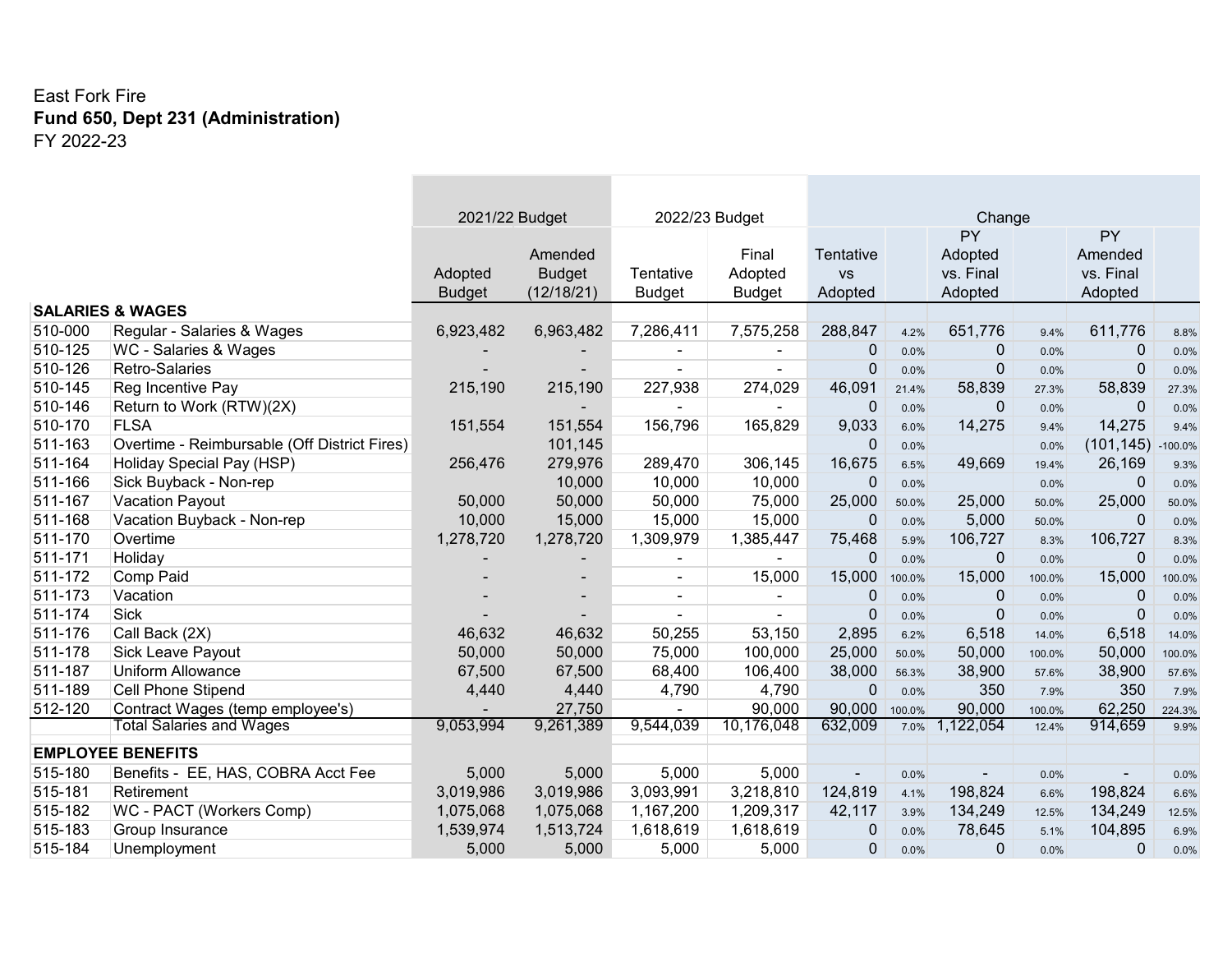### East Fork Fire **Fund 650, Dept 231 (Administration)** FY 2022-23

|         |                                        | 2021/22 Budget |               |                | 2022/23 Budget |              |         | Change       |          |              |          |
|---------|----------------------------------------|----------------|---------------|----------------|----------------|--------------|---------|--------------|----------|--------------|----------|
|         |                                        |                |               |                |                |              |         | PY           |          | PY           |          |
|         |                                        |                | Amended       |                | Final          | Tentative    |         | Adopted      |          | Amended      |          |
|         |                                        | Adopted        | <b>Budget</b> | Tentative      | Adopted        | <b>VS</b>    |         | vs. Final    |          | vs. Final    |          |
|         |                                        | <b>Budget</b>  | (12/18/21)    | <b>Budget</b>  | <b>Budget</b>  | Adopted      |         | Adopted      |          | Adopted      |          |
| 515-186 | Medicare                               | 129,485        | 130,950       | 136,214        | 143,130        | 6,916        | 5.3%    | 13,645       | 10.5%    | 12,180       | 9.3%     |
| 515-196 | <b>HSA ER Contribution</b>             | 178,500        | 178,500       | 182,500        | 182,500        | $\mathbf 0$  | 0.0%    | 4,000        | 2.2%     | 4,000        | 2.2%     |
| 515-197 | HRA - non-contract                     | 20,500         | 20,500        | 20,500         | 20,500         | 0            | 0.0%    | $\Omega$     | 0.0%     | $\mathbf 0$  | 0.0%     |
| 515-198 | HRA - contract                         |                | 36,000        | 158,000        | 158,000        | $\Omega$     | 0.0%    | 158,000      | 100.0%   | 122,000      | 338.9%   |
| 515-201 | <b>PEBS</b>                            | 5,625          | 5,625         | 5,625          | 5,625          | $\mathbf{0}$ | 0.0%    | 0            | 0.0%     | 0            | 0.0%     |
|         | <b>Total Employee Benefits</b>         | 5,979,138      | 5,990,353     | 6,392,649      | 6,566,501      | 173,852      | 2.9%    | 587,363      | 9.8%     | 576,148      | 9.6%     |
|         | Total Salary, Wages & Benefits         | 15,033,132     | 15,251,742    | 15,936,688     | 16,742,549     | 805,861      | 5.4%    | 1,709,417    | 11.4%    | 1,490,807    | 9.8%     |
|         | <b>SERVICES &amp; SUPPLIES</b>         |                |               |                |                |              |         |              |          |              |          |
| 520-060 | Postage                                | 3,500          | 3,500         | 3,500          | 3,500          | $\mathbf{0}$ | 0.0%    | 0            | 0.0%     | $\mathbf{0}$ | 0.0%     |
| 520-075 | <b>Background Checks</b>               | 3,000          | 3,000         | 3,000          | 3,000          | $\Omega$     | 0.0%    | 0            | 0.0%     | 0            | 0.0%     |
| 520-077 | <b>Recruiting Expense</b>              | 1,000          | 4,000         | 1,000          | 1,000          | 0            | 0.0%    | $\mathbf{0}$ | 0.0%     | (3,000)      | $-75.0%$ |
| 520-078 | Printing & Binding                     | 3,000          | 3,000         | 2,000          | 2,000          | $\mathbf{0}$ | 0.0%    | (1,000)      | $-33.3%$ | (1,000)      | $-33.3%$ |
| 520-098 | Maint. Janitorial                      | 5,000          | 5,000         | 6,300          | 6,300          | $\Omega$     | 0.0%    | 1,300        | 26.0%    | 1,300        | 26.0%    |
| 520-108 | Maint. Office Equip.                   | 4,300          | 4,300         | 4,300          | 4,300          | 0            | 0.0%    | $\mathbf{0}$ | 0.0%     | 0            | 0.0%     |
| 520-136 | Rents & Leases Equipment               | 4,655          | 4,655         | 4,655          | 4,655          | 0            | 0.0%    | $\mathbf{0}$ | 0.0%     | $\Omega$     | 0.0%     |
| 520-170 | Mem, Subs, Books, etc (EMRB Assessment | 1,700          | 1,700         | 1,700          | 1,700          | $\Omega$     | 0.0%    | $\mathbf{0}$ | 0.0%     | $\mathbf{0}$ | 0.0%     |
| 520-415 | <b>PACT Agent Fees</b>                 | 5,000          | 5,000         | 5,000          | 5,000          | 0            | 0.0%    | 0            | 0.0%     | 0            | 0.0%     |
| 520-425 | <b>Collection Commission Expense</b>   | 28,000         | 28,000        | 28,000         | 28,000         | $\Omega$     | 0.0%    | $\Omega$     | 0.0%     | 0            | 0.0%     |
| 521-100 | <b>Professional Services</b>           | 183,600        | 183,600       | 149,500        | 139,500        | (10,000)     | $-5.4%$ | (44, 100)    | $-24.0%$ | (44, 100)    | $-24.0%$ |
| 521-105 | <b>Board of Directors Comp</b>         | 18,000         | 18,000        | 18,000         | 18,000         | $\Omega$     | 0.0%    | $\mathbf{0}$ | 0.0%     | 0            | 0.0%     |
| 521-162 | <b>Contract Services</b>               |                |               | $\blacksquare$ |                | 0            | 0.0%    | 0            | 0.0%     | 0            | 0.0%     |
| 521-505 | Voter Reg Maint Fee                    | 5,500          | 5,500         | 5,500          | 5,500          | 0            | 0.0%    | 0            | 0.0%     | 0            | 0.0%     |
| 532-028 | <b>Uniforms</b>                        | 500            | 500           | 500            | 500            | 0            | 0.0%    | 0            | 0.0%     | $\Omega$     | 0.0%     |
| 533-800 | <b>Office Supplies</b>                 | 10,000         | 10,000        | 10,000         | 10,000         | 0            | $0.0\%$ | 0            | 0.0%     | $\Omega$     | 0.0%     |
| 533-802 | <b>Small Equipment</b>                 |                |               | $\blacksquare$ |                | 0            | 0.0%    | 0            | 0.0%     | 0            | 0.0%     |
| 540-009 | <b>NVE Administration</b>              |                |               |                |                | 0            | 0.0%    | $\Omega$     | 0.0%     | 0            | 0.0%     |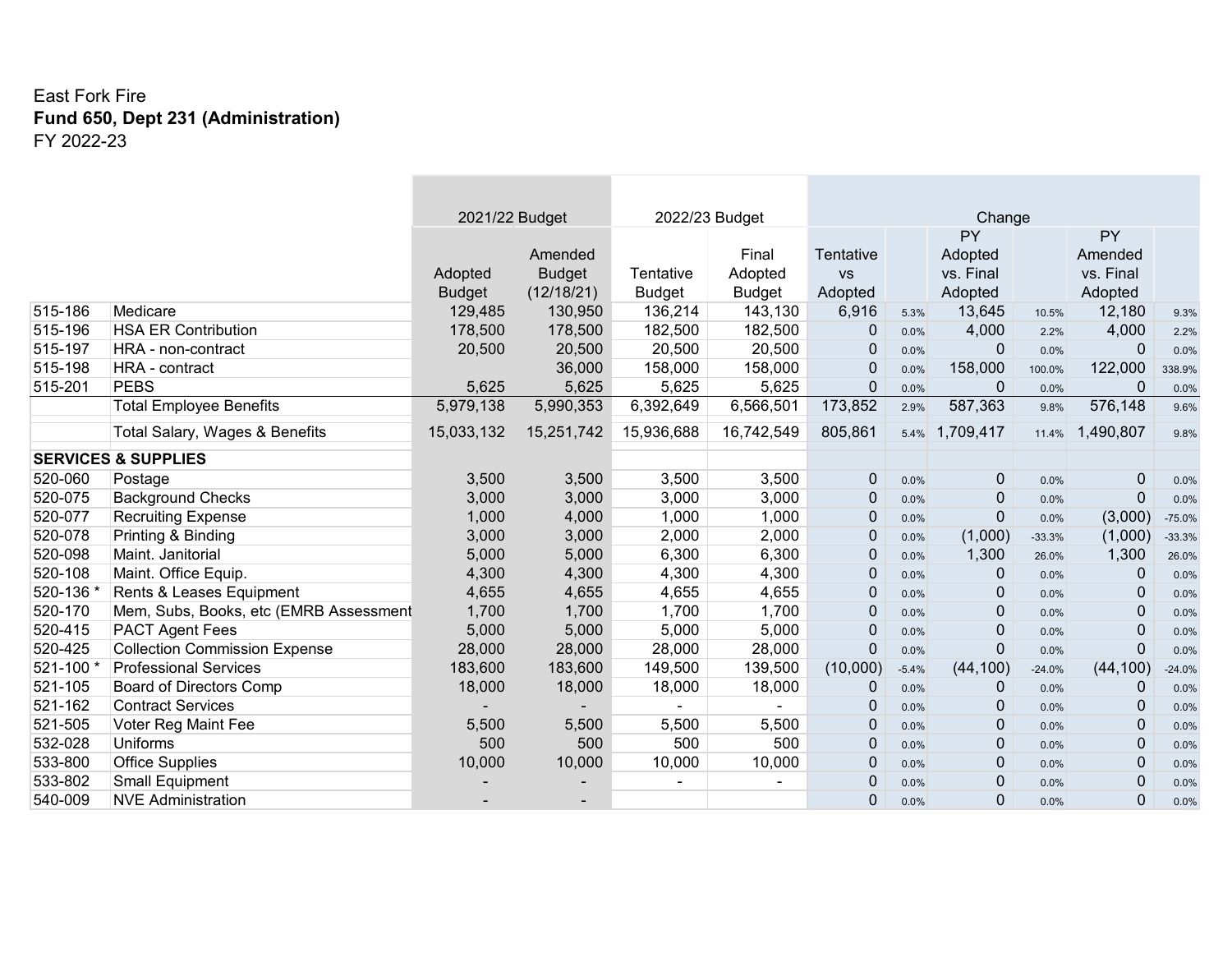### East Fork Fire **Fund 650, Dept 231 (Administration)** FY 2022-23

|         |                                             | 2021/22 Budget |               |               | 2022/23 Budget |              |         | Change         |          |             |          |
|---------|---------------------------------------------|----------------|---------------|---------------|----------------|--------------|---------|----------------|----------|-------------|----------|
|         |                                             |                |               |               |                |              |         | PY             |          | <b>PY</b>   |          |
|         |                                             |                | Amended       |               | Final          | Tentative    |         | Adopted        |          | Amended     |          |
|         |                                             | Adopted        | <b>Budget</b> | Tentative     | Adopted        | <b>VS</b>    |         | vs. Final      |          | vs. Final   |          |
|         |                                             | <b>Budget</b>  | (12/18/21)    | <b>Budget</b> | <b>Budget</b>  | Adopted      |         | Adopted        |          | Adopted     |          |
| 550-100 | <b>Bank Fees-Credit Card Processing</b>     | 11,500         | 11,500        | 11,500        | 11,500         | $\mathbf{0}$ | 0.0%    | $\mathbf{0}$   | 0.0%     | $\mathbf 0$ | 0.0%     |
| 550-102 | <b>Bank Fees-Checking</b>                   | 7,200          | 7,200         | 7,200         | 7,200          | $\Omega$     | 0.0%    | $\Omega$       | 0.0%     | 0           | 0.0%     |
|         | <b>Total Services &amp; Supplies</b>        | 295,455        | 298,455       | 261,655       | 251,655        | (10,000)     | $-3.4%$ | (43,800)       | $-14.8%$ | (46, 800)   | $-15.7%$ |
|         |                                             |                |               |               |                |              |         |                |          |             |          |
|         | <b>DEPARTMENT 231 TOTAL</b>                 | 15,328,587     | 15,550,197    | 16,198,343    | 16,994,204     | 795,861      |         | 5.2% 1,665,617 | 10.9%    | 1,444,007   | 9.3%     |
| Notes:  |                                             |                |               |               |                |              |         |                |          |             |          |
|         | 515-182   WC - PACT (Workers Comp)          |                |               |               |                |              |         |                |          |             |          |
|         | Employees                                   | 1,063,068      | 1,063,068     | 1,151,200     | 1,193,317      |              |         |                |          |             |          |
|         | Volunteers/ Board                           | 12,000         | 12,500        | 16,000        | 16,000         |              |         |                |          |             |          |
|         |                                             | 1,075,068      | 1,075,568     | 1,167,200     | 1,209,317      |              |         |                |          |             |          |
| 520-136 | <b>Rents and Leases</b>                     |                |               |               |                |              |         |                |          |             |          |
|         | Postage machine lease                       | 2,055          | 2,055         | 2,055         | 2,055          |              |         |                |          |             |          |
|         | Xerox copier lease                          | 2,600          | 2,600         | 2,600         | 2,600          |              |         |                |          |             |          |
|         |                                             | 4,655          | 4,655         | 4,655         | 4,655          |              |         |                |          |             |          |
| 521-100 | <b>Professional Services</b>                |                |               |               |                |              |         |                |          |             |          |
|         | Professional attorney fees for General      |                |               |               |                |              |         |                |          |             |          |
|         | Counsel                                     | 30,000         | 30,000        | 30,000        | 30,000         |              |         |                |          |             |          |
|         | Professional attorney fees for contract     |                |               |               |                |              |         |                |          |             |          |
|         | negotiation, arbitration, grievances.       | 70,000         | 70,000        | 40,000        | 30,000         |              |         |                |          |             |          |
|         | Insurance broker fees.                      | 22,500         | 22,500        | 22,500        | 22,500         |              |         |                |          |             |          |
|         | <b>Annual Financial Statement Audit Fee</b> | 28,500         | 28,500        | 28,500        | 28,500         |              |         |                |          |             |          |
|         | <b>OPEB Report - Bickmore</b>               | 3,600          | 3,600         | 7,000         | 7,000          |              |         |                |          |             |          |
|         | Website Maintenance Contract                | 5,000          | 5,000         | 5,000         | 5,000          |              |         |                |          |             |          |
|         | <b>GEMT Prep Fee (Creative Consulting)</b>  | 8,500          | 8,500         | 8,500         | 8,500          |              |         |                |          |             |          |
|         | <b>GEMT Audit Fee</b>                       | 8,000          | 8,000         | 8,000         | 8,000          |              |         |                |          |             |          |
|         | Single Audit Fee                            | 7,500          | 7,500         |               |                |              |         |                |          |             |          |
|         |                                             | \$183,600      | \$183,600     | 149,500       | 139,500        |              |         |                |          |             |          |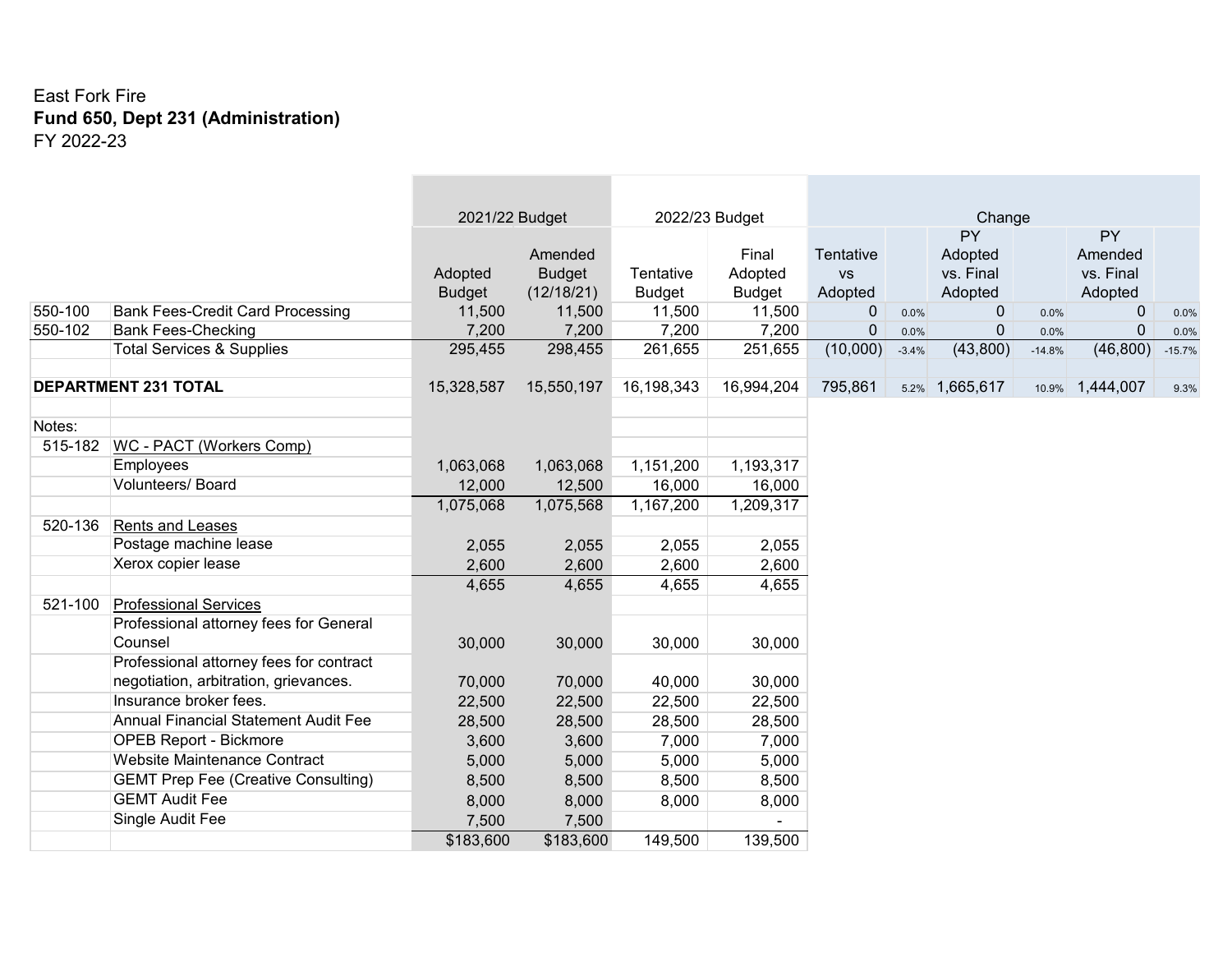# East Fork Fire **Fund 650, Dept 232 (Fire Prevention)** FY 2022-23

|              |                                      |               | 2021/22 Budget |               | 2022/23 Budget           |                  |      | Change                   |         |                |          |
|--------------|--------------------------------------|---------------|----------------|---------------|--------------------------|------------------|------|--------------------------|---------|----------------|----------|
|              |                                      |               |                |               |                          |                  |      | PY                       |         | PY             |          |
|              |                                      |               | Amended        |               | Final                    | <b>Tentative</b> |      | Adopted                  |         | Amended        |          |
|              |                                      | Adopted       | <b>Budget</b>  | Tentative     | Adopted                  | <b>VS</b>        |      | vs. Final                |         | vs. Final      |          |
|              |                                      | <b>Budget</b> | (12/18/21)     | <b>Budget</b> | <b>Budget</b>            | Adopted          |      | Adopted                  |         | Adopted        |          |
|              |                                      |               |                |               |                          |                  |      |                          |         |                |          |
|              | <b>SERVICES AND SUPPLIES</b>         |               |                |               |                          |                  |      |                          |         |                |          |
| 520-170      | Mem, Subs, Books, etc                | 2,000         | 3,000          | 2,000         | 2,000                    | $\mathbf 0$      | 0.0% | $\overline{0}$           | 0.0%    | (1,000)        | $-33.3%$ |
| 521-100 *    | <b>Professional Services</b>         | 14,883        | 14,883         | 14,883        | 14,883                   | $\mathbf 0$      | 0.0% | $\overline{0}$           | 0.0%    | 0              | 0.0%     |
| 532-038      | <b>Investigation Supplies</b>        |               |                |               | $\overline{\phantom{0}}$ | 0                | 0.0% | 0                        | $0.0\%$ | 0              | 0.0%     |
| 532-046      | <b>Public Education Supplies</b>     | 2,000         | 2,000          | 2,000         | 2,000                    | $\overline{0}$   | 0.0% | 0                        | $0.0\%$ | $\overline{0}$ | 0.0%     |
| 532-055      | <b>Books &amp; Periodicals</b>       | 750           | 750            | 750           | 750                      | 0                | 0.0% | 0                        | 0.0%    | 0              | 0.0%     |
| 533-802 *    | <b>Small Equipment</b>               |               |                |               | -                        | $\overline{0}$   | 0.0% | 0                        | 0.0%    | 0              | 0.0%     |
| 533-806      | Software                             | 8,495         | 8,495          | 8,495         | 8,495                    | $\overline{0}$   | 0.0% | 0                        | 0.0%    | $\overline{0}$ | 0.0%     |
|              | <b>Total Services &amp; Supplies</b> | 28,128        | 29,128         | 28,128        | 28,128                   | $\blacksquare$   | 0.0% | $\overline{\phantom{0}}$ | 0.0%    | (1,000)        | $-3.4%$  |
|              |                                      |               |                |               |                          |                  |      |                          |         |                |          |
|              |                                      |               |                |               |                          |                  |      |                          |         |                |          |
|              | <b>DEPARTMENT 232 TOTAL</b>          | 28,128        | 29,128         | 28,128        | 28,128                   | $\blacksquare$   | 0.0% |                          | 0.0%    | (1,000)        | $-3.4%$  |
|              |                                      |               |                |               |                          |                  |      |                          |         |                |          |
|              |                                      |               |                |               |                          |                  |      |                          |         |                |          |
| <b>Notes</b> |                                      |               |                |               |                          |                  |      |                          |         |                |          |
|              | <b>Bently Project - Arup</b>         |               |                |               |                          |                  |      |                          |         |                |          |
| 521-100      | (Balance as of 03-05-19)             | 4,883         | 4,883          | 4,883         | 4,883                    |                  |      |                          |         |                |          |
|              | <b>Outside Plan Review</b>           | 10,000        | 10,000         | 10,000        | 10,000                   |                  |      |                          |         |                |          |
|              |                                      | 14,883        | 14,883         | 14,883        | 14,883                   |                  |      |                          |         |                |          |
|              |                                      |               |                |               |                          |                  |      |                          |         |                |          |
| 533-806      | Software - Digiplans - Idt           | 8,495         | 8,495          | 8,495         | 8,495                    |                  |      |                          |         |                |          |

the control of the control of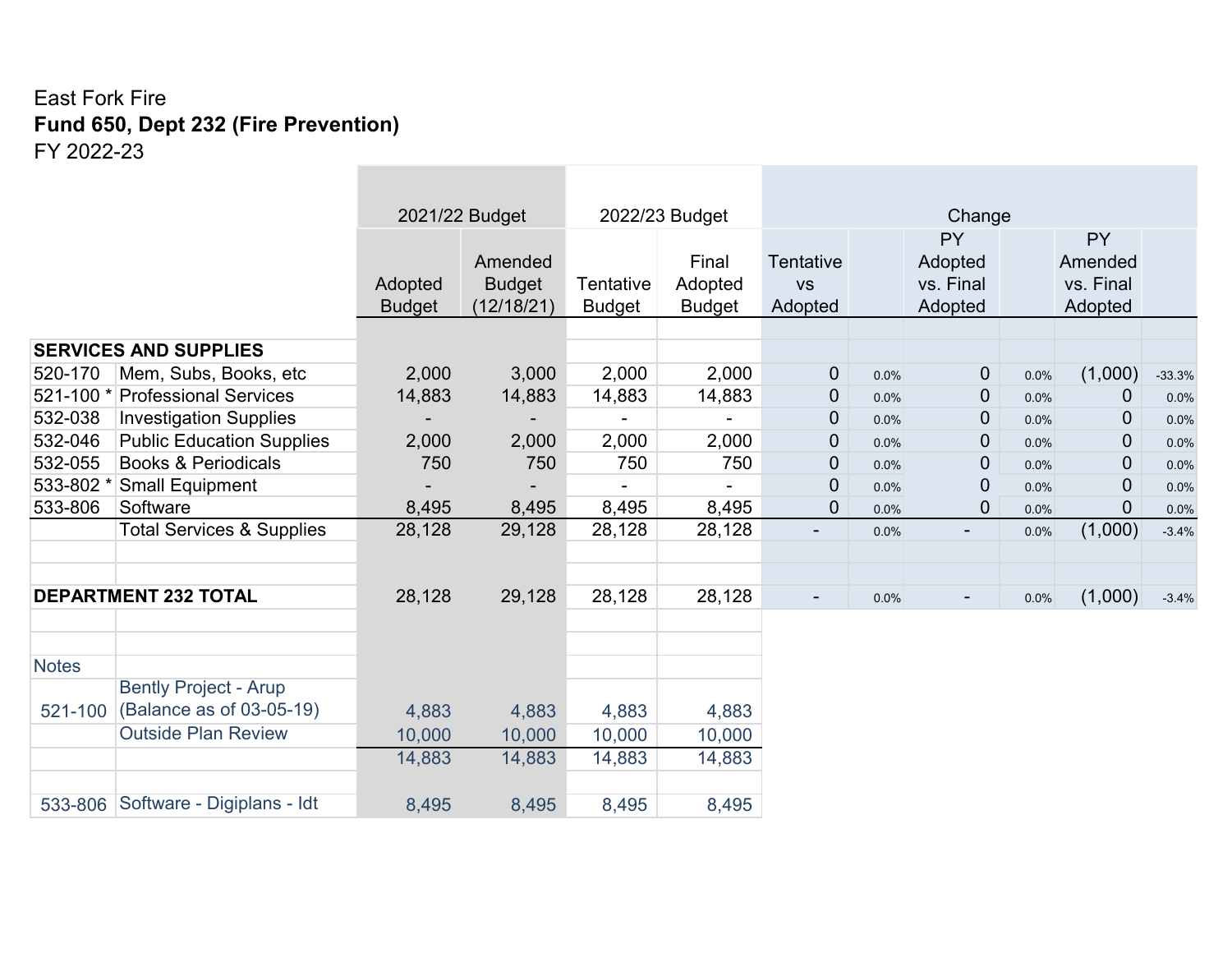#### East Fork Fire **Fund 650, Dept 235 (Training)** FY 2022-23

|                  |                                                                                                  | 2021/22 Budget           |                                        |                | 2022/23 Budget                           |                                   |       |                                       | Change   |                                           |          |
|------------------|--------------------------------------------------------------------------------------------------|--------------------------|----------------------------------------|----------------|------------------------------------------|-----------------------------------|-------|---------------------------------------|----------|-------------------------------------------|----------|
|                  |                                                                                                  | Adopted<br><b>Budget</b> | Amended<br><b>Budget</b><br>(12/18/21) | <b>Budget</b>  | Tentative Final Adopted<br><b>Budget</b> | Tentative<br><b>VS</b><br>Adopted |       | PY<br>Adopted<br>vs. Final<br>Adopted |          | <b>PY Amended</b><br>vs. Final<br>Adopted |          |
|                  | <b>SERVICES &amp; SUPPLIES</b>                                                                   |                          |                                        |                |                                          |                                   |       |                                       |          |                                           |          |
| 520-064 * Travel |                                                                                                  | 15,000                   | 15,000                                 | 15,000         | 15,000                                   | $\blacksquare$                    | 0.0%  | $\overline{\phantom{a}}$              | 0.0%     | $\sim$                                    | 0.0%     |
| 520-160          | Support & Care                                                                                   |                          |                                        |                |                                          | $\overline{\phantom{a}}$          | 0.0%  | $\overline{\phantom{a}}$              | 0.0%     | $\sim$                                    | 0.0%     |
| 520-200 *        | Training & Education                                                                             | 40,000                   | 43,815                                 | 40,000         | 45,000                                   | 5,000                             | 12.5% | 5,000                                 | 12.5%    | 1,185                                     | 2.7%     |
| 520-205 *        | Paramedic Education Reimb                                                                        | 22,000                   | 22,000                                 | 12,200         | 12,200                                   | $\overline{\phantom{a}}$          | 0.0%  | (9,800)                               | $-44.5%$ | (9,800)                                   | $-44.5%$ |
| 521-100          | <b>Professional Services</b>                                                                     |                          |                                        | $\blacksquare$ | $\blacksquare$                           | $\overline{\phantom{a}}$          | 0.0%  |                                       | 0.0%     |                                           | 0.0%     |
| 521-162          | <b>Contract Services</b>                                                                         | 3,000                    | 3,000                                  | 3,000          | 3,000                                    | $\overline{\phantom{a}}$          | 0.0%  | $\blacksquare$                        | 0.0%     | $\sim$                                    | 0.0%     |
| 532-106          | <b>Academy Costs</b>                                                                             | 7,500                    | 9,100                                  | 7,500          | 7,500                                    | $\blacksquare$                    | 0.0%  | $\overline{\phantom{a}}$              | 0.0%     | (1,600)                                   | $-17.6%$ |
| 532-108 *        | <b>Training Supplies</b>                                                                         | 13,000                   | 13,000                                 | 13,000         | 13,000                                   | $\overline{\phantom{a}}$          | 0.0%  |                                       | 0.0%     |                                           | 0.0%     |
| 533-802          | <b>Small Equipment</b>                                                                           | 21,500                   | 21,500                                 | 1,500          | 1,500                                    | $\blacksquare$                    | 0.0%  | (20,000)                              | $-93.0%$ | (20,000)                                  | $-93.0%$ |
| 533-817          | <b>Small Projects</b>                                                                            |                          |                                        |                |                                          | $\overline{\phantom{a}}$          | 0.0%  |                                       | 0.0%     |                                           | 0.0%     |
|                  | <b>Total Services &amp; Supplies</b>                                                             | 122,000                  | 127,415                                | \$92,200       | \$97,200                                 | 5,000                             | 4.1%  | (24, 800)                             | $-20.3%$ | (30, 215)                                 | $-23.7%$ |
|                  | <b>DEPARTMENT 235 TOTAL</b>                                                                      | 122,000                  | \$127,415                              | \$92,200       | \$97,200                                 | 5,000                             | 4.1%  | (24, 800)                             | $-20.3%$ | (30, 215)                                 | $-23.7%$ |
| NOTES:           |                                                                                                  |                          |                                        |                |                                          |                                   |       |                                       |          |                                           |          |
| 520-064          | Travel to conferences (tuition paid by employee; travel,<br>lodging, per diem paid by Districts) | 15,000                   | 15,000                                 | 15,000         | 15,000                                   |                                   |       |                                       |          |                                           |          |
| 520-200          | <b>Training and Education</b>                                                                    |                          |                                        |                |                                          |                                   |       |                                       |          |                                           |          |
|                  | District offered training courses, off-district class tuition                                    | 32,000                   | 32,000                                 | 32,000         | 32,000                                   |                                   |       |                                       |          |                                           |          |
|                  | ABC ambulance billing and coding conference                                                      | 5,000                    | 5,000                                  | 5,000          | 5,000                                    |                                   |       |                                       |          |                                           |          |
|                  | Carson City Fire Dept - Fire Training Facility Usage -                                           |                          |                                        |                |                                          |                                   |       |                                       |          |                                           |          |
|                  | <b>Annual Fee</b>                                                                                | 3,000                    | 3,000                                  |                | 5,000                                    |                                   |       |                                       |          |                                           |          |
|                  | Preceptor Pay                                                                                    |                          | 3,815                                  | 3,000          | 3,000                                    |                                   |       |                                       |          |                                           |          |
|                  |                                                                                                  | 40,000                   | 43,815                                 | 40,000         | 45,000                                   |                                   |       |                                       |          |                                           |          |

\_\_\_\_\_\_\_\_\_

٠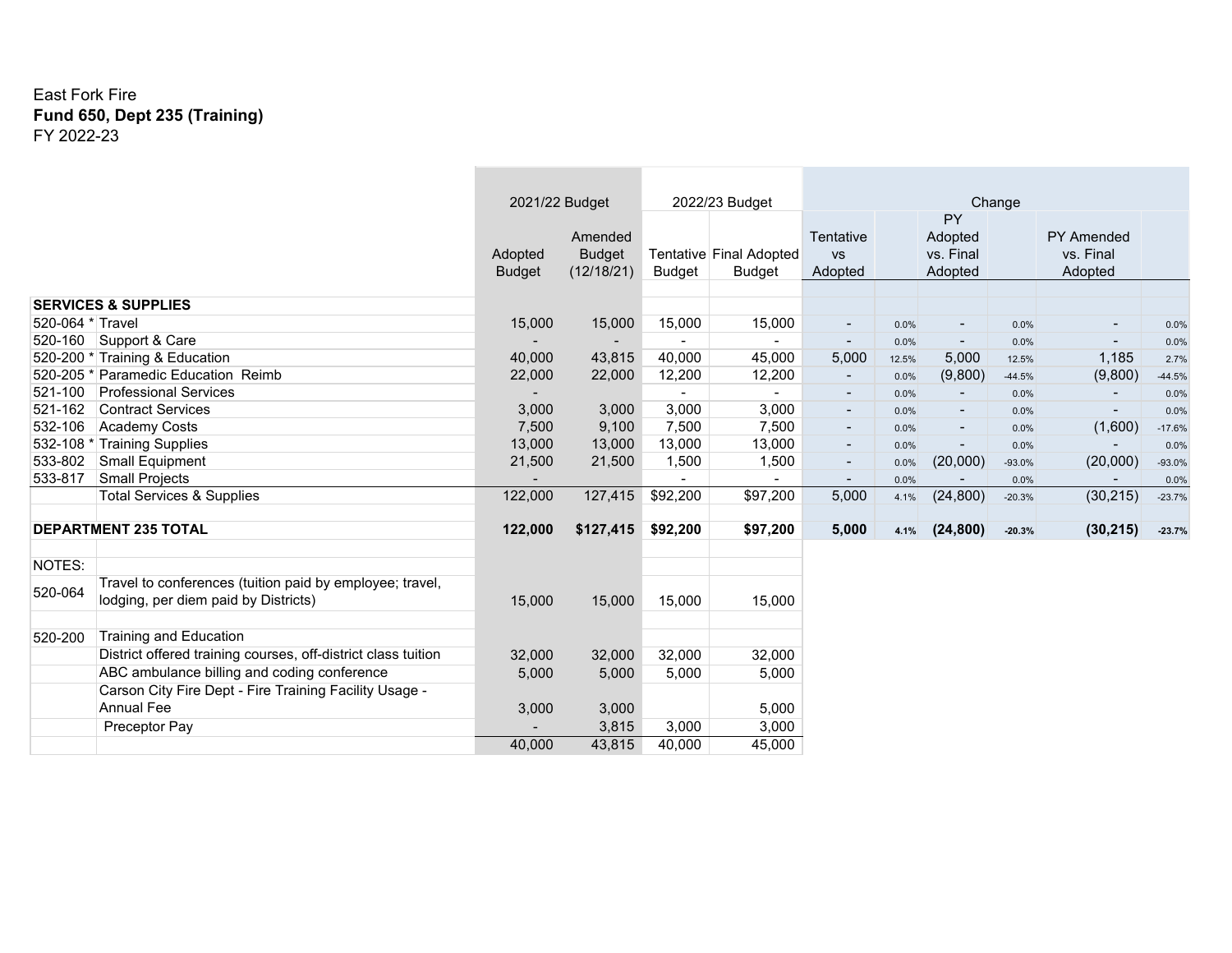#### East Fork Fire **Fund 650, Dept 235 (Training)** FY 2022-23

|         |                                               |                   |                                        |                |                                   | Change                            |                                       |                                           |
|---------|-----------------------------------------------|-------------------|----------------------------------------|----------------|-----------------------------------|-----------------------------------|---------------------------------------|-------------------------------------------|
|         |                                               |                   | 2021/22 Budget                         |                | 2022/23 Budget                    |                                   |                                       |                                           |
|         |                                               | Adopted<br>Budget | Amended<br><b>Budget</b><br>(12/18/21) | Budget         | Tentative Final Adopted<br>Budget | Tentative<br><b>VS</b><br>Adopted | PY<br>Adopted<br>vs. Final<br>Adopted | <b>PY Amended</b><br>vs. Final<br>Adopted |
|         |                                               |                   |                                        |                |                                   |                                   |                                       |                                           |
| 520-205 | Paramedic Education Reimb                     |                   |                                        |                |                                   |                                   |                                       |                                           |
|         | Paramedic Program Reimbursement (1 @ \$2,000) | 6,000             | 6,000                                  | 2,000          | 2,000                             |                                   |                                       |                                           |
|         | Paramedic Program (Upfront) @ 10,200 each     | 16,000            | 16,000                                 | 10,200         | 10,200                            |                                   |                                       |                                           |
|         |                                               | 22,000            | 22,000                                 | 12,200         | 12,200                            |                                   |                                       |                                           |
|         |                                               |                   |                                        |                |                                   |                                   |                                       |                                           |
| 532-108 | <b>Training Supplies</b>                      |                   |                                        |                |                                   |                                   |                                       |                                           |
|         | <b>Misc Training Supplies</b>                 | 10,000            | 10,000                                 | 10,000         | 10,000                            |                                   |                                       |                                           |
|         | Contract to create video trainings            | 3,000             | 3,000                                  | 3,000          | 3,000                             |                                   |                                       |                                           |
|         |                                               | 13,000            | 13,000                                 | 13,000         | 13,000                            |                                   |                                       |                                           |
| 533-802 | <b>Small Equipment</b>                        |                   |                                        |                |                                   |                                   |                                       |                                           |
|         | Small Equipment                               | 1,500             | 1,500                                  | 1,500          | 1,500                             |                                   |                                       |                                           |
|         | <b>EMS Mannequins</b>                         | 20,000            | 20,000                                 | $\blacksquare$ | $\overline{\phantom{0}}$          |                                   |                                       |                                           |
|         |                                               | 21,500            | 21,500                                 | 1,500          | 1,500                             |                                   |                                       |                                           |
|         |                                               |                   |                                        |                |                                   |                                   |                                       |                                           |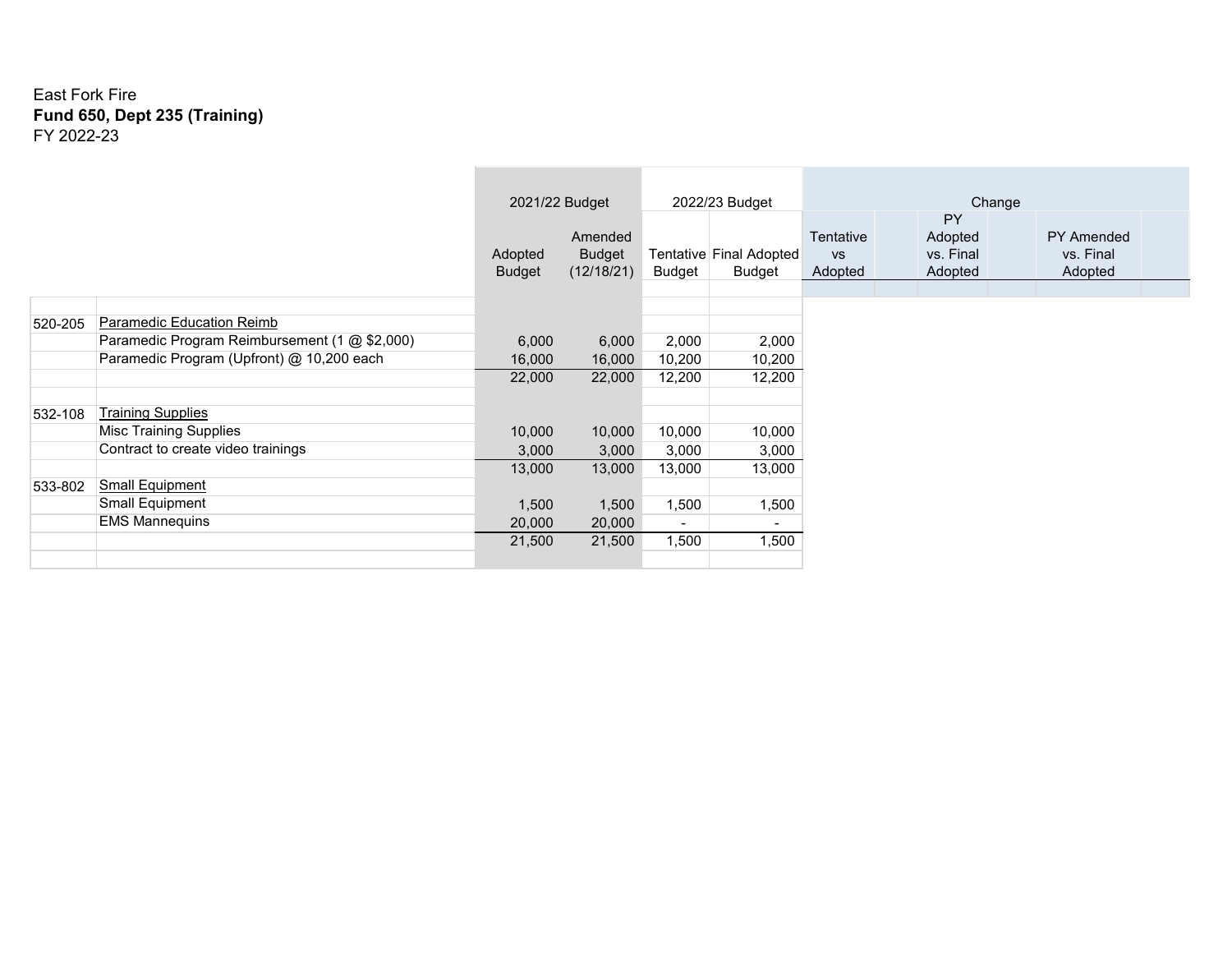**COL** 

the control of the control of the

|           |                                       | 2021/22 Budget |                          |                | 2022/23 Budget           | Change                 |          |                      |         |                      |           |  |
|-----------|---------------------------------------|----------------|--------------------------|----------------|--------------------------|------------------------|----------|----------------------|---------|----------------------|-----------|--|
|           |                                       |                |                          |                |                          |                        |          | <b>PY</b>            |         | <b>PY</b><br>Amended |           |  |
|           |                                       | Adopted        | Amended<br><b>Budget</b> | Tentative      | Final<br>Adopted         | Tentative<br><b>VS</b> |          | Adopted<br>vs. Final |         | vs. Final            |           |  |
|           |                                       | <b>Budget</b>  | (12/18/21)               | <b>Budget</b>  | <b>Budget</b>            | Adopted                |          | Adopted              |         | Adopted              |           |  |
|           |                                       |                |                          |                |                          |                        |          |                      |         |                      |           |  |
|           | <b>SERVICES AND SUPPLIES</b>          |                |                          |                |                          |                        |          |                      |         |                      |           |  |
|           | 520-055 * Telephone Expense           | 46,850         | 46,850                   | 46,850         | 46,850                   | $\mathbf 0$            | 0.0%     | 0                    | 0.0%    | 0                    | 0.0%      |  |
| 520-064   | <b>Travel - Off District Response</b> |                | 4,195                    |                |                          | $\mathbf 0$            | 0.0%     | 0                    | 0.0%    | (4, 195)             | $-100.0%$ |  |
| 520-077   | <b>Recruiting Expense</b>             |                |                          |                |                          | $\mathbf 0$            | 0.0%     | $\pmb{0}$            | 0.0%    | 0                    | 0.0%      |  |
| 520-079   | Insurance - Property & Liability      | 170,000        | 182,500                  | 182,500        | 182,500                  | 0                      | 0.0%     | 12,500               | 7.4%    | 0                    | 0.0%      |  |
| 520-081   | State Fire Program (WFPP)             | 91,052         | 91,052                   | 91,052         | 91,052                   | $\mathbf 0$            | 0.0%     | 0                    | 0.0%    | 0                    | 0.0%      |  |
| 520-089   | Power                                 | 45,000         | 45,000                   | 45,000         | 45,000                   | $\mathbf 0$            | 0.0%     | 0                    | 0.0%    | 0                    | 0.0%      |  |
| 520-090   | Water                                 | 16,500         | 16,500                   | 16,500         | 16,500                   | 0                      | 0.0%     | $\pmb{0}$            | 0.0%    | $\mathbf 0$          | 0.0%      |  |
| 520-091   | Trash                                 | 17,500         | 17,500                   | 17,500         | 17,500                   | 0                      | 0.0%     | $\mathbf 0$          | 0.0%    | 0                    | 0.0%      |  |
| 520-092   | Heating                               | 52,000         | 52,000                   | 52,000         | 52,000                   | 0                      | 0.0%     | $\pmb{0}$            | 0.0%    | 0                    | 0.0%      |  |
| 520-093   | Sewer                                 | 15,000         | 15,000                   | 15,000         | 15,000                   | $\mathbf 0$            | 0.0%     | $\pmb{0}$            | 0.0%    | $\mathbf 0$          | 0.0%      |  |
| 520-094   | <b>Cable Service</b>                  | 8,000          | 8,000                    | 8,000          | 8,000                    | $\mathbf 0$            | 0.0%     | $\pmb{0}$            | 0.0%    | $\overline{0}$       | 0.0%      |  |
| 520-097   | Maint B&G                             | 118,000        | 131,122                  | 106,500        | 118,772                  | 12,272                 | 10.4%    | 772                  | 0.7%    | (12, 350)            | $-9.4%$   |  |
| 520-099   | Maint Cleaning / Supplies             | 20,000         | 20,000                   | 20,000         | 20,000                   | 0                      | 0.0%     | $\mathbf 0$          | 0.0%    | 0                    | 0.0%      |  |
| 520-104   | <b>Maint SCBA</b>                     | 19,000         | 19,000                   | 19,000         | 19,000                   | $\pmb{0}$              | 0.0%     | $\pmb{0}$            | 0.0%    | $\mathbf 0$          | 0.0%      |  |
| 520-107   | <b>Maint Equipment</b>                | 30,600         | 42,500                   | 35,600         | 41,400                   | 5,800                  | 19.0%    | 10,800               | 35.3%   | (1, 100)             | $-2.6%$   |  |
| 520-110   | <b>Maint Vehicle-Parts</b>            | 65,000         | 65,000                   | 65,000         | 65,000                   | 0                      | 0.0%     | $\mathbf 0$          | 0.0%    | $\mathbf 0$          | 0.0%      |  |
| 520-111   | <b>Maint Radio</b>                    | 5,500          | 5,500                    | 5,500          | 5,500                    | 0                      | 0.0%     | $\mathbf 0$          | 0.0%    | $\mathbf 0$          | 0.0%      |  |
| 520-118   | Maint Vehicle-Outside Repairs         | 75,000         | 75,000                   | 75,000         | 75,000                   | 0                      | 0.0%     | $\mathbf 0$          | 0.0%    | $\Omega$             | 0.0%      |  |
| 520-120   | Vehicle - Upfitting                   |                | 23,120                   |                |                          | 0                      | 0.0%     | 0                    | 0.0%    | (23, 120)            | 100.0%    |  |
| 520-130 * | Rents & Leases Land/Bldgs             | 227            | 227                      | 227            | 227                      | 0                      | 0.0%     | $\pmb{0}$            | 0.0%    | 0                    | 0.0%      |  |
| 520-136 * | Rents & Leases Equipment (Computers   |                |                          | $\blacksquare$ | $\overline{\phantom{0}}$ | $\mathbf 0$            | 0.0%     | $\pmb{0}$            | 0.0%    | $\overline{0}$       | 0.0%      |  |
| 520-137   | <b>Rents &amp; Leases Vehicles</b>    |                | 14,550                   |                |                          | 0                      | 0.0%     | $\pmb{0}$            | 0.0%    | (14, 550)            | $-100.0%$ |  |
| 520-160   | Support & Care                        | 1,500          | 1,500                    | 1,500          | 1,500                    | 0                      | 0.0%     | $\mathbf 0$          | 0.0%    | 0                    | 0.0%      |  |
| 520-170 * | Mem, Subs, Books, etc                 | 3,000          | 3,000                    | 3,000          | 3,000                    | $\Omega$               | 0.0%     | $\mathbf 0$          | 0.0%    | $\Omega$             | 0.0%      |  |
| 521-020   | Radio User Fees - DC Allocation       | 96,993         | 96,993                   | 96,993         | 99,376                   | 2,383                  | 2.5%     | 2,383                | 2.5%    | 2,383                | 2.5%      |  |
|           | 521-100 * Professional Fees           | 174,425        | 182,925                  | 192,391        | 168,381                  | (24, 010)              | $-13.8%$ | (6,044)              | $-3.5%$ | (14, 544)            | $-8.0%$   |  |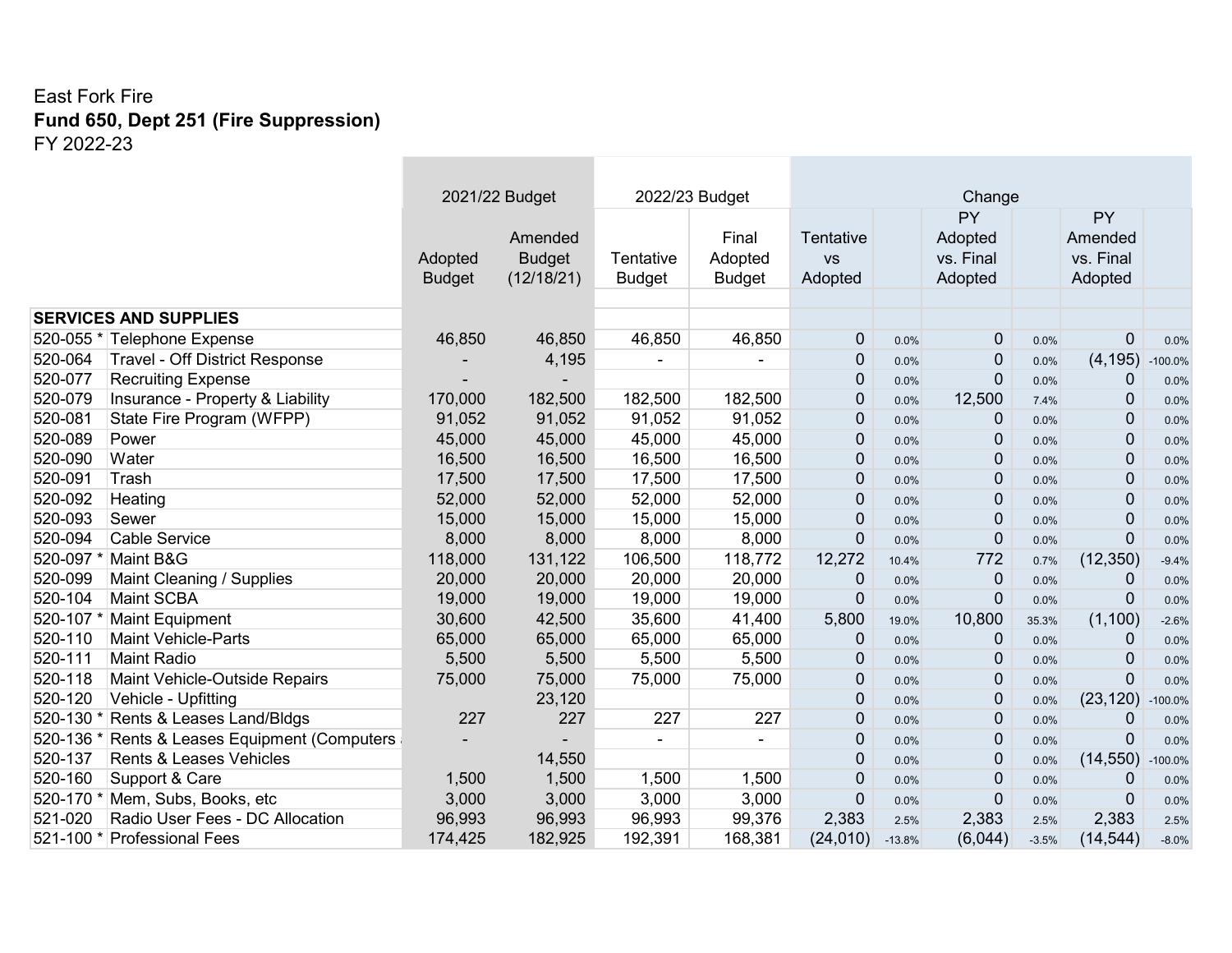|              |                                      | 2022/23 Budget<br>2021/22 Budget |                                        |                            |                                   | Change                            |          |                                              |           |                                       |           |
|--------------|--------------------------------------|----------------------------------|----------------------------------------|----------------------------|-----------------------------------|-----------------------------------|----------|----------------------------------------------|-----------|---------------------------------------|-----------|
|              |                                      | Adopted<br><b>Budget</b>         | Amended<br><b>Budget</b><br>(12/18/21) | Tentative<br><b>Budget</b> | Final<br>Adopted<br><b>Budget</b> | Tentative<br><b>VS</b><br>Adopted |          | <b>PY</b><br>Adopted<br>vs. Final<br>Adopted |           | PY<br>Amended<br>vs. Final<br>Adopted |           |
| 521-140      | <b>Physical Exams</b>                | 65,000                           | 65,000                                 | 65,000                     | 65,000                            | $\mathbf{0}$                      | 0.0%     | $\overline{0}$                               | 0.0%      | $\mathbf{0}$                          | 0.0%      |
| 521-162      | <b>Contract Services</b>             |                                  |                                        |                            |                                   | $\mathbf 0$                       | 0.0%     | $\mathbf 0$                                  | 0.0%      | $\mathbf 0$                           | 0.0%      |
| 521-240      | <b>Dispatch Fees</b>                 | 71,907                           | 71,907                                 | 96,002                     | 90,260                            | (5, 742)                          | $-8.0%$  | 18,353                                       | 25.5%     | 18,353                                | 25.5%     |
| 521-250      | Fingerprinting                       |                                  |                                        |                            |                                   | $\Omega$                          | 0.0%     | $\mathbf 0$                                  | 0.0%      | $\overline{0}$                        | 0.0%      |
| 532-003      | Gas - Fuel Vehicles and Apparatus    | 100,000                          | 110,000                                | 125,000                    | 150,000                           | 25,000                            | 25.0%    | 50,000                                       | 50.0%     | 40,000                                | 36.4%     |
| 532-028 *    | <b>Uniforms</b>                      | 3,600                            | 18,300                                 | 3,600                      | 3,000                             | (600)                             | $-16.7%$ | (600)                                        | $-16.7%$  | (15,300)                              | $-83.6%$  |
| 532-031      | <b>Medical Supplies</b>              | 140,000                          | 140,000                                | 140,000                    | 140,000                           | $\mathbf{0}$                      | 0.0%     | $\mathbf 0$                                  | 0.0%      | 0                                     | 0.0%      |
| 532-032      | PPE (Non-Uniform)                    | 40,000                           | 40,000                                 | 50,000                     | 50,000                            | $\mathbf 0$                       | 0.0%     | 10,000                                       | 25.0%     | 10,000                                | 25.0%     |
| 532-034      | <b>Fire Protection Supplies</b>      | 70,000                           | 95,000                                 | 85,000                     | 85,000                            | $\mathbf 0$                       | 0.0%     | 15,000                                       | 21.4%     | (10,000)                              | $-10.5%$  |
| 532-036      | Badges & Insignia                    | 500                              | 1,000                                  | 500                        | 500                               | $\overline{0}$                    | 0.0%     | 0                                            | 0.0%      | (500)                                 | $-50.0%$  |
| 532-049      | <b>Emergency Operations</b>          |                                  |                                        |                            |                                   | $\mathbf 0$                       | 0.0%     | $\mathbf 0$                                  | 0.0%      | 0                                     | 0.0%      |
| 533-802      | <b>Small Equipment</b>               | 14,300                           | 32,535                                 | 15,000                     | 37,647                            | 22,647                            | 158.4%   | 23,347                                       | 163.3%    | 5,112                                 | 15.7%     |
| 533-803      | Computers                            | 15,784                           | 19,384                                 | 15,587                     | 15,587                            | $\mathbf 0$                       | 0.0%     | (197)                                        | $-1.2%$   | (3,797)                               | $-19.6%$  |
| 533-806 *    | Software                             | 125,881                          | 125,881                                | 129,708                    | 162,774                           | 33,066                            | 26.3%    | 36,893                                       | 29.3%     | 36,893                                | 29.3%     |
| 533-817      | <b>Small Projects</b>                |                                  |                                        |                            |                                   | $\Omega$                          | 0.0%     | 0                                            | 0.0%      | $\overline{0}$                        | 0.0%      |
| 540-010 *    | <b>Grants - Service and Supplies</b> | 93,750                           | 75,000                                 | 213,750                    | 135,000                           | (78, 750)                         | $-84.0%$ | 41,250                                       | 44.0%     | 60,000                                | 80.0%     |
| 550-218      | <b>Volunteer Incentives</b>          | 28,500                           | 29,500                                 | 28,500                     | 28,500                            | $\mathbf 0$                       | 0.0%     | $\mathbf 0$                                  | 0.0%      | (1,000)                               | $-3.4%$   |
|              | <b>Total Services &amp; Supplies</b> | 1,840,369                        | 1,982,541                              | 2,062,760                  | 2,054,826                         | (7, 934)                          | $-0.4%$  | 214,457                                      | 11.65%    | 72,285                                | 3.6%      |
|              | CAPITAL OUTLAY AND PROJECTS          |                                  |                                        |                            |                                   |                                   |          |                                              |           |                                       |           |
| 562-200*     | Buildings                            | $\overline{0}$                   |                                        | 550,000                    | 450,000                           | (100,000)                         | 0.0%     | 450,000                                      | 100.0%    | 450,000                               | 100.0%    |
| 564-500*     | Machinery & Equipment                | 87,000                           | 139,156                                | 20,000                     |                                   | (20,000)                          | $-23.0%$ | (87,000)                                     | $-100.0%$ | (139, 156)                            | $-100.0%$ |
| 564-700*     | Motor Vehicles                       | 207,000                          | 310,565                                | 225,000                    | 691,750                           | 466,750                           | 225.5%   | 484,750                                      | 234.2%    | 381,185                               | 122.7%    |
| <b>TOTAL</b> | Capital projects and Outlay          | 294,000                          | 449,721                                | 795,000                    | 1,141,750                         | 346,750                           | 117.9%   | 847,750                                      | 288.4%    | 692,029                               | 153.9%    |
|              | <b>DEPARTMENT 251 TOTAL</b>          | 2,134,369                        | 2,432,262                              | 2,857,760                  | 3,196,576                         | 338,816                           | 15.9%    | 1,062,207                                    | 49.8%     | 764,314                               | 31.4%     |

**Contract Contract Contract**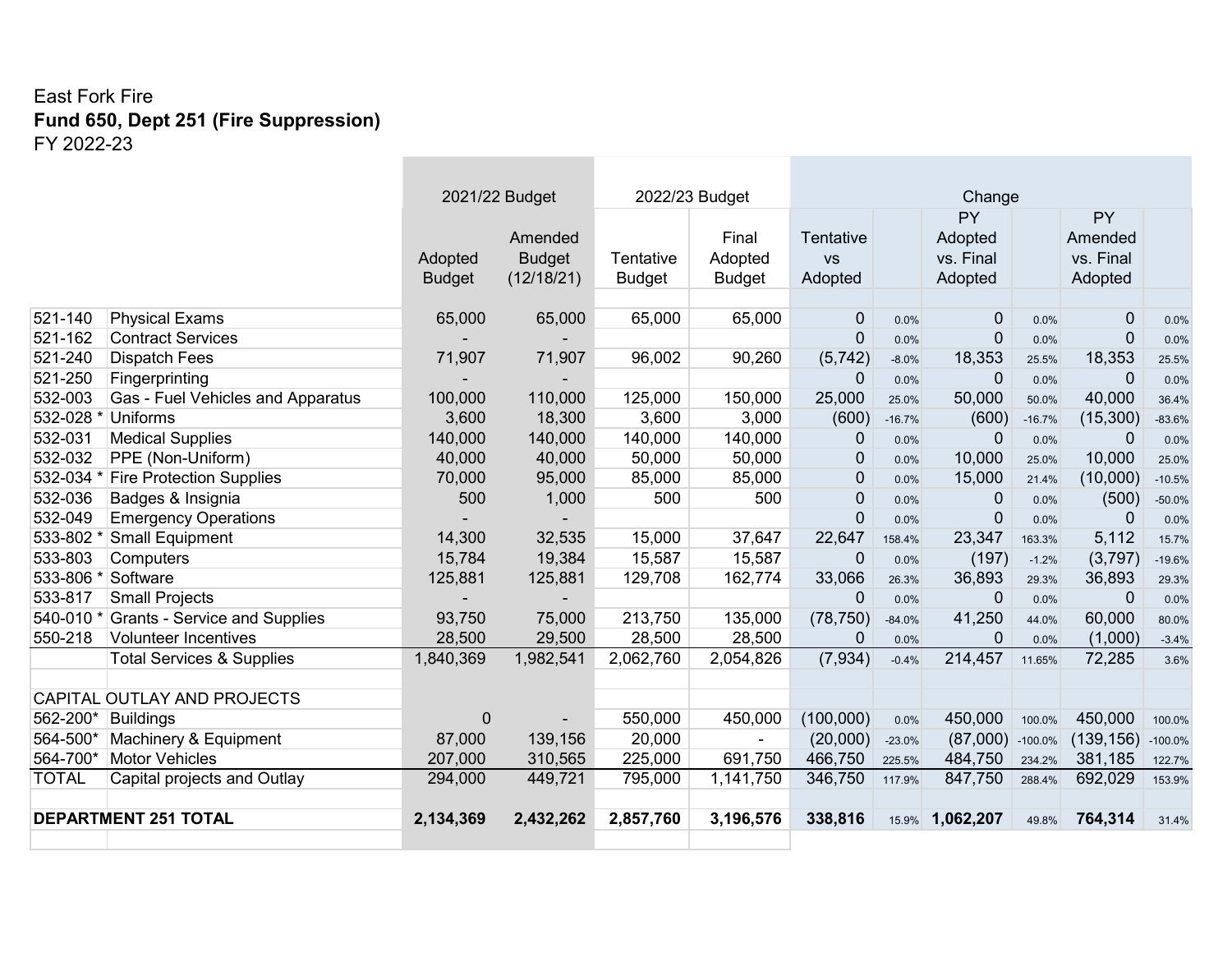|         |                                      |               | 2021/22 Budget           |               | 2022/23 Budget   |                        | Change               |                      |
|---------|--------------------------------------|---------------|--------------------------|---------------|------------------|------------------------|----------------------|----------------------|
|         |                                      |               |                          |               |                  |                        | <b>PY</b>            | <b>PY</b>            |
|         |                                      | Adopted       | Amended<br><b>Budget</b> | Tentative     | Final<br>Adopted | Tentative<br><b>VS</b> | Adopted<br>vs. Final | Amended<br>vs. Final |
|         |                                      | <b>Budget</b> | (12/18/21)               | <b>Budget</b> | <b>Budget</b>    | Adopted                | Adopted              | Adopted              |
|         |                                      |               |                          |               |                  |                        |                      |                      |
| Notes:  |                                      |               |                          |               |                  |                        |                      |                      |
| 520-055 | Telephone                            |               |                          |               |                  |                        |                      |                      |
|         | Frontier Phone Monthly Fee           | 32,500        | 32,550                   | 32,550        | 32,550           |                        |                      |                      |
|         | DC - Verizon - Cellphones and Wi-Fi  |               |                          |               |                  |                        |                      |                      |
|         | fees for apparatus                   | 14,300        | 14,300                   | 14,300        | 14,300           |                        |                      |                      |
|         |                                      | 46,800        | 46,850                   | 46,850        | 46,850           |                        |                      |                      |
|         |                                      |               |                          |               |                  |                        |                      |                      |
| 520-097 | Maintenance Building and Grounds     |               |                          |               |                  |                        |                      |                      |
|         | General station maintenance          | 88,000        | 100,000                  | 88,000        | 100,272          |                        |                      |                      |
|         | Asphalt crack sealing, all stations  | 24,000        | 12,000                   | 18,500        | 18,500           |                        |                      |                      |
|         | Repair of Station 4 Parking Lot      |               | 12,000                   |               |                  |                        |                      |                      |
|         | Light replacement project with VFD   | 6,000         | 7,180                    |               |                  |                        |                      |                      |
|         |                                      | 118,000       | 131,180                  | 106,500       | 118,772          |                        |                      |                      |
|         |                                      |               |                          |               |                  |                        |                      |                      |
| 520-107 | <b>Maintenance Equipment</b>         |               |                          |               |                  |                        |                      |                      |
|         | Annual ladder testing                | 2,600         | 7,300                    | 2,600         | 2,600            |                        |                      |                      |
|         | <b>EMSAR (Gurney) Maintenance</b>    | 8,400         | 8,400                    | 8,400         | 8,400            |                        |                      |                      |
|         | Annual fire extinguisher maintenance | 4,000         | 4,000                    | 4,000         | 4,000            |                        |                      |                      |
|         | Annual hydraulic lift inspection and |               |                          |               |                  |                        |                      |                      |
|         | Genesis diagnostic tool upgrade      | 1,000         | 1,000                    | 1,000         | 1,000            |                        |                      |                      |
|         | Holmatro equipment maintenance       | 6,000         | 6,000                    | 6,000         | 6,000            |                        |                      |                      |
|         | Fire panel/alarm testing             | 1,200         | 1,200                    | 1,200         | 1,200            |                        |                      |                      |
|         | Miscellaneous small engine repair    | 3,000         | 3,000                    | 3,000         | 3,000            |                        |                      |                      |
|         | <b>Pump Testing</b>                  |               | 7,200                    |               | 7,200            |                        |                      |                      |
|         | <b>Hose Testing</b>                  |               |                          | 5,000         | 3,600            |                        |                      |                      |
|         | Annual Maintenance Overhead Door     | 4,400         | 4,400                    | 4,400         | 4,400            |                        |                      |                      |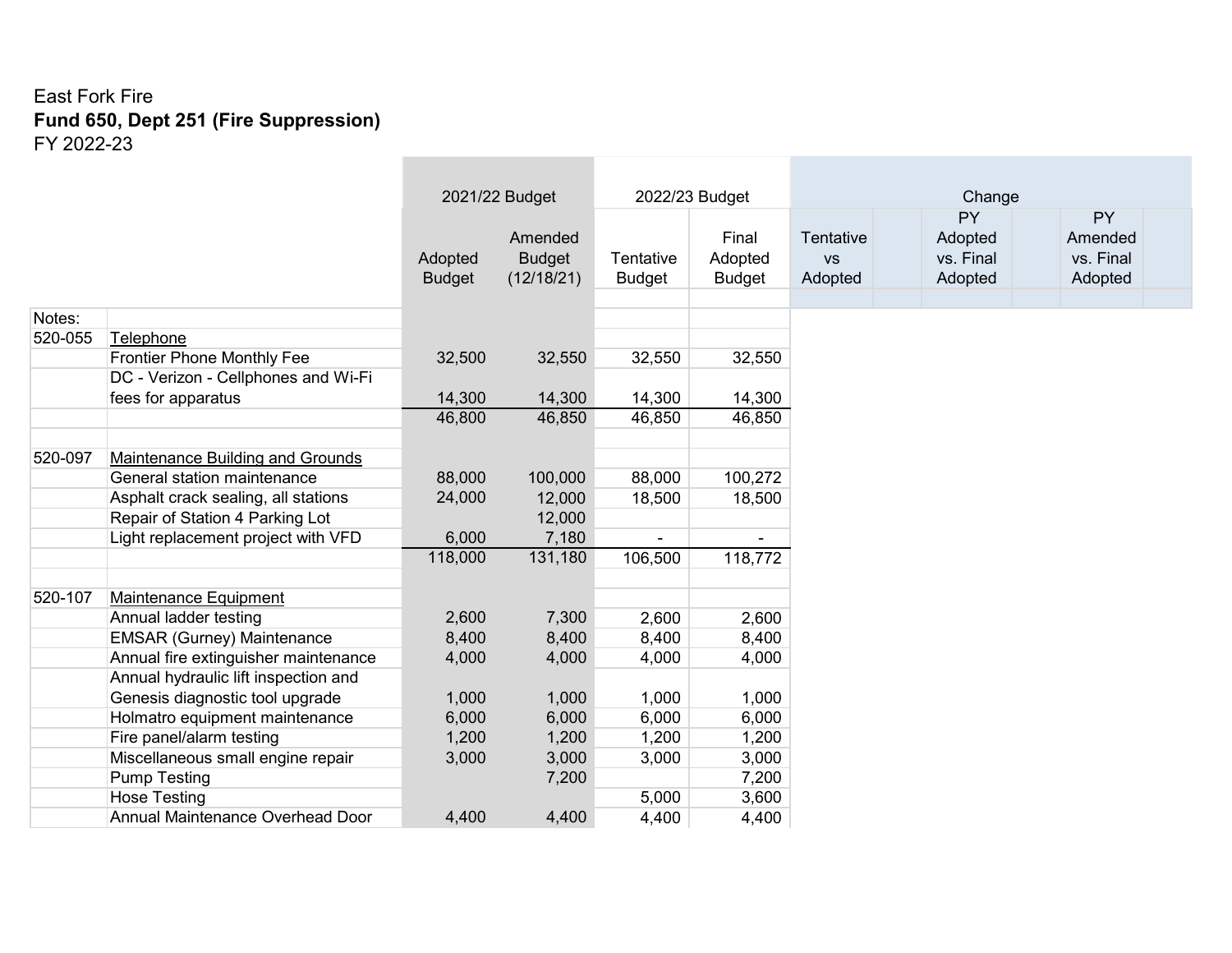|         |                                               |                | 2021/22 Budget   |                          | 2022/23 Budget           |           | Change    |           |
|---------|-----------------------------------------------|----------------|------------------|--------------------------|--------------------------|-----------|-----------|-----------|
|         |                                               |                |                  |                          |                          |           | <b>PY</b> | <b>PY</b> |
|         |                                               |                | Amended          |                          | Final                    | Tentative | Adopted   | Amended   |
|         |                                               | Adopted        | <b>Budget</b>    | Tentative                | Adopted                  | <b>VS</b> | vs. Final | vs. Final |
|         |                                               | <b>Budget</b>  | (12/18/21)       | <b>Budget</b>            | <b>Budget</b>            | Adopted   | Adopted   | Adopted   |
|         |                                               |                |                  |                          |                          |           |           |           |
|         |                                               | 30,600         | 42,500           | 35,600                   | 41,400                   |           |           |           |
|         |                                               |                |                  |                          |                          |           |           |           |
| 520-120 | <b>Vehcile Upfitting</b>                      |                |                  |                          |                          |           |           |           |
|         | Vehcile Router/Modem                          |                | 16,620           | $\overline{\phantom{0}}$ | $\overline{\phantom{a}}$ |           |           |           |
|         | <b>Upfitting Maintenance</b>                  |                | 6,500            | $\overline{\phantom{0}}$ | $\overline{\phantom{0}}$ |           |           |           |
|         |                                               |                | 23,120           | $\overline{\phantom{0}}$ | $\overline{\phantom{0}}$ |           |           |           |
| 520-130 | Rents and Leases/ Bldgs and Land              |                |                  |                          |                          |           |           |           |
|         | Annual lease, BLM (Station 12 land)           | 25             | 25               | 25                       | 25                       |           |           |           |
|         | Annual lease, Gardnerville Water Co           |                |                  |                          |                          |           |           |           |
|         | (portion of land for Station 2)               | 200            | 200              | 200                      | 200                      |           |           |           |
|         | Assessment                                    | $\overline{2}$ | $\overline{2}$   | $\overline{2}$           | $\overline{2}$           |           |           |           |
|         |                                               | 227            | $\overline{227}$ | $\overline{227}$         | $\overline{227}$         |           |           |           |
|         |                                               |                |                  |                          |                          |           |           |           |
| 520-170 | Mem, Subs, Books, etc                         |                |                  |                          |                          |           |           |           |
|         | Sierra Front Wildfire Cooperators             | 720            | 720              | 720                      | 720                      |           |           |           |
|         |                                               |                |                  |                          |                          |           |           |           |
|         | <b>NV Fire Chief's Association Membership</b> | 1,000          | 1,000            | 1,000                    | 1,000                    |           |           |           |
|         | Lake Tahoe Regional Chiefs                    | 100            | 100              | 100                      | 100                      |           |           |           |
|         | <b>NV Emergency Medical Services</b>          | 300            | 300              | 300                      | 300                      |           |           |           |
|         | Memberships (Some Lic & Certs here            |                |                  |                          |                          |           |           |           |
|         | but should be in Dept 235) - Other            | 880            | 880              | 880                      | 880                      |           |           |           |
|         |                                               | 3,000          | 3,000            | 3,000                    | 3,000                    |           |           |           |
|         |                                               |                |                  |                          |                          |           |           |           |
| 521-100 | <b>Professional Services</b>                  |                |                  |                          |                          |           |           |           |
|         | <b>IT Services - DC</b>                       | 131,325        | 131,325          | 137,891                  | 137,881                  |           |           |           |
|         | <b>IT Services - Contract</b>                 |                | 8,500            | 8,500                    | 8,500                    |           |           |           |
|         | <b>Medical Director Fee</b>                   | 12,000         | 12,000           | 15,000                   | 15,000                   |           |           |           |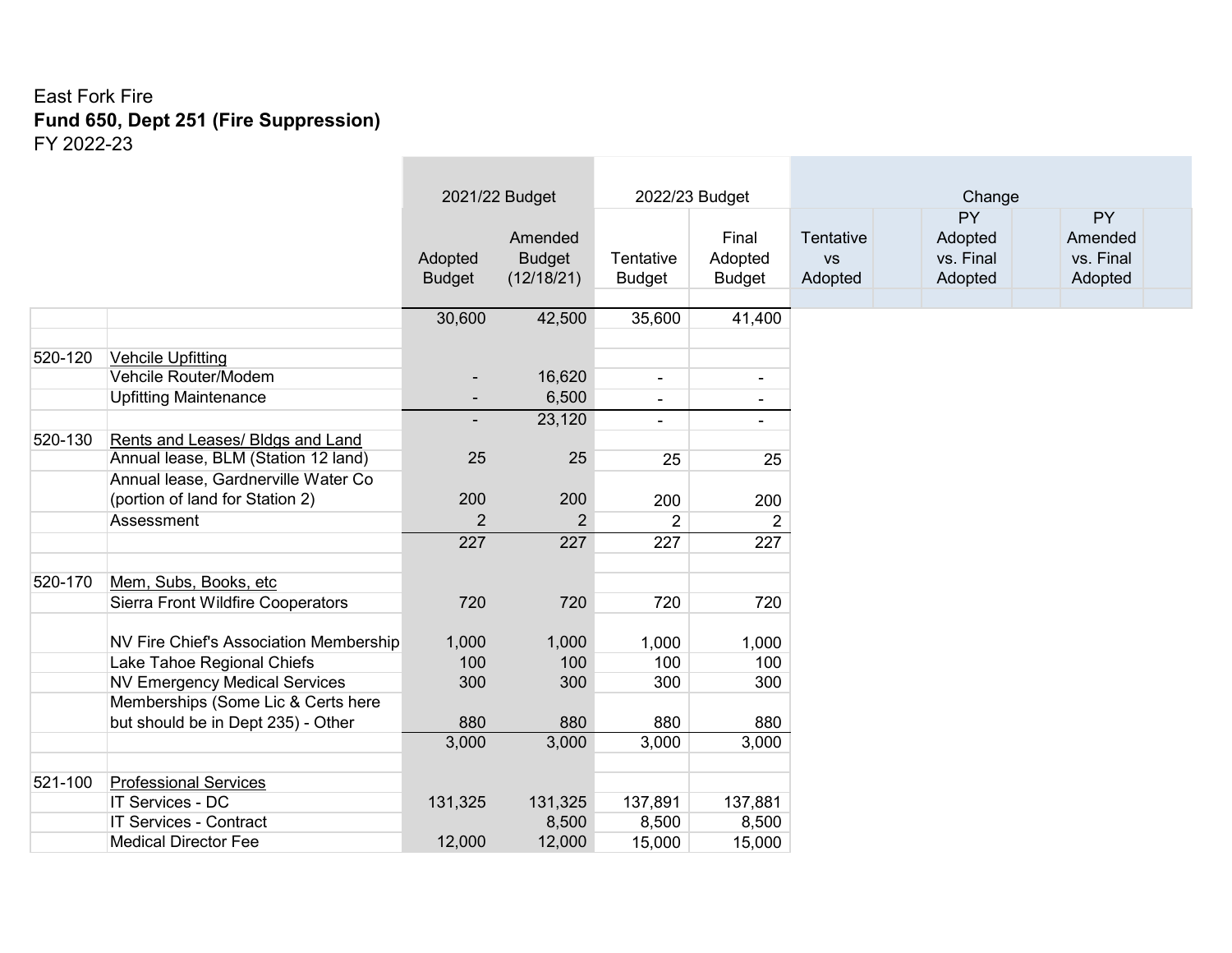|         |                                       |               | 2021/22 Budget |               | 2022/23 Budget |           | Change    |           |
|---------|---------------------------------------|---------------|----------------|---------------|----------------|-----------|-----------|-----------|
|         |                                       |               |                |               |                |           | <b>PY</b> | <b>PY</b> |
|         |                                       |               | Amended        |               | Final          | Tentative | Adopted   | Amended   |
|         |                                       | Adopted       | <b>Budget</b>  | Tentative     | Adopted        | <b>VS</b> | vs. Final | vs. Final |
|         |                                       | <b>Budget</b> | (12/18/21)     | <b>Budget</b> | <b>Budget</b>  | Adopted   | Adopted   | Adopted   |
|         |                                       |               |                |               |                |           |           |           |
|         | John Mohler & Co (Chart review)       | 100           | 100            |               |                |           |           |           |
|         | Workforce Improvements                | 11,000        | 11,000         | 11,000        | 7,000          |           |           |           |
|         | Assistance in developing a Facilities |               |                |               |                |           |           |           |
|         | Habitability and Modification Plan    | 20,000        | 20,000         | 20,000        |                |           |           |           |
|         |                                       | 174,425       | 182,925        | 192,391       | 168,381        |           |           |           |
|         |                                       |               |                |               |                |           |           |           |
| 532-032 | <b>Uniforms</b>                       |               |                |               |                |           |           |           |
|         | 1 new hires @3,000                    | 3,600         | 3,600          | 3,600         | 3,000          |           |           |           |
|         | <b>Wildland Jackets</b>               |               | 14,700         |               |                |           |           |           |
|         |                                       | 3,600         | 18,300         | 3,600         | 3,000          |           |           |           |
|         |                                       |               |                |               |                |           |           |           |
| 532-034 | <b>Fire Protection Supplies</b>       |               |                |               |                |           |           |           |
|         | <b>Equipment and Misc</b>             | 65,000        | 65,000         | 65,000        | 65,000         |           |           |           |
|         | <b>Wildland Hose Pack Upgrades</b>    |               | 25,000         |               |                |           |           |           |
|         | <b>Fire Hose and Nozzles</b>          | 5,000         | 5,000          | 20,000        | 20,000         |           |           |           |
|         |                                       | 70,000        | 95,000         | 85,000        | 85,000         |           |           |           |
|         |                                       |               |                |               |                |           |           |           |
| 533-802 | <b>Small Equipment</b>                |               |                |               |                |           |           |           |
|         | <b>Small Equipment</b>                | 10,000        | 10,000         | 10,000        | 10,000         |           |           |           |
|         | Radios<br><b>Hazmat Suit</b>          | 1,000         | 9,235          |               |                |           |           |           |
|         | <b>Stair Chair</b>                    |               | 1,000          |               |                |           |           |           |
|         |                                       | 3,300         | 3,300          | 5,000         | 5,000          |           |           |           |
|         | <b>Gym Equipment</b><br>Rope Resuce   |               |                |               | 7,500          |           |           |           |
|         | Holmatro Tool Replacement             | 30,000        | 50,156         |               | 15,147         |           |           |           |
|         | <b>Gas Detectors</b>                  |               | 9,000          |               |                |           |           |           |
|         |                                       |               |                |               |                |           |           |           |
|         |                                       | 44,300        | 82,691         | 15,000        | 37,647         |           |           |           |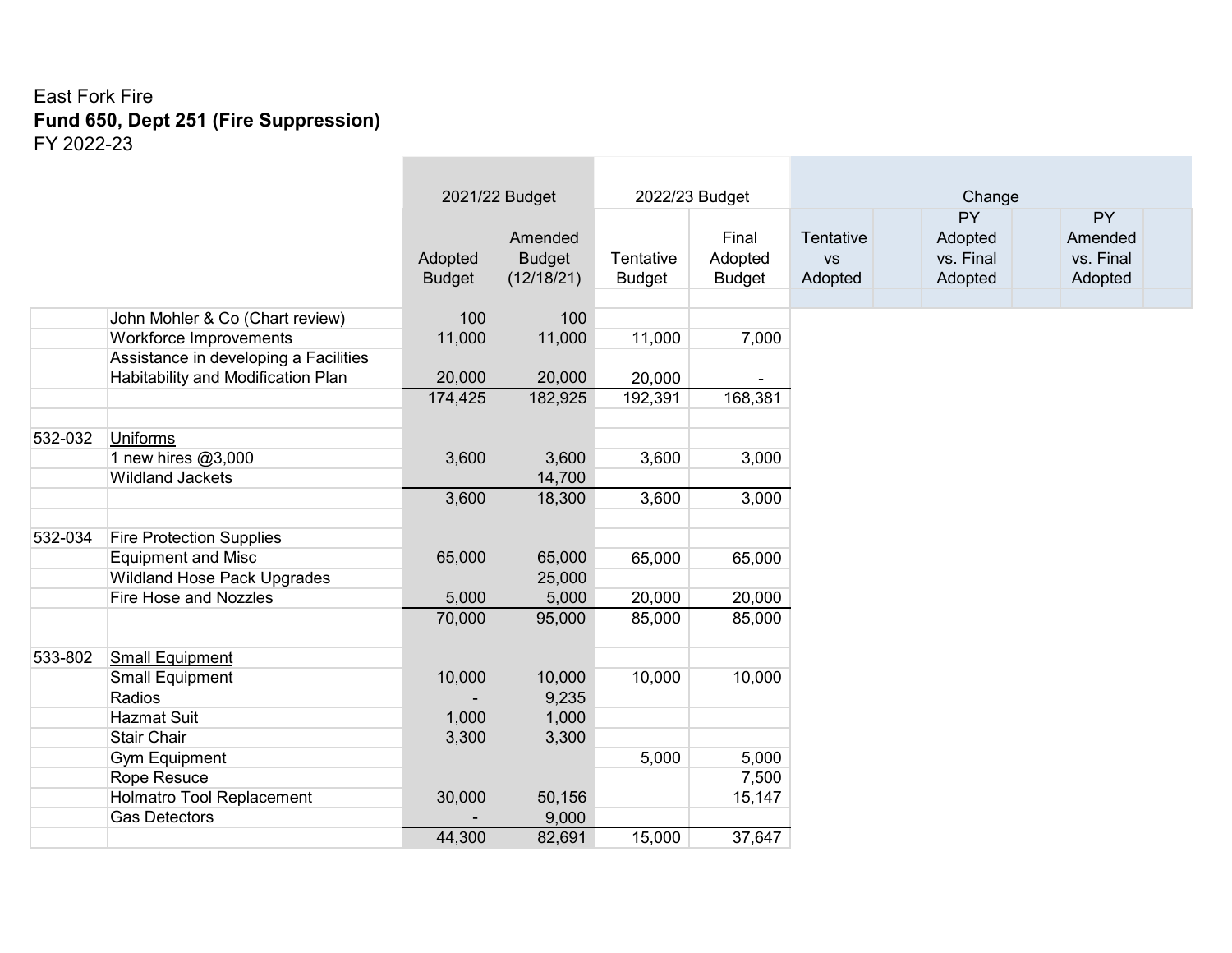|         |                                          |               | 2021/22 Budget |               | 2022/23 Budget |           | Change    |           |
|---------|------------------------------------------|---------------|----------------|---------------|----------------|-----------|-----------|-----------|
|         |                                          |               |                |               |                |           | PY        | <b>PY</b> |
|         |                                          |               | Amended        |               | Final          | Tentative | Adopted   | Amended   |
|         |                                          | Adopted       | <b>Budget</b>  | Tentative     | Adopted        | <b>VS</b> | vs. Final | vs. Final |
|         |                                          | <b>Budget</b> | (12/18/21)     | <b>Budget</b> | <b>Budget</b>  | Adopted   | Adopted   | Adopted   |
|         |                                          |               |                |               |                |           |           |           |
|         |                                          |               |                |               |                |           |           |           |
| 533-806 | Software                                 |               |                |               |                |           |           |           |
|         | Zoll hosted - RescueNet, FireRMS,        |               |                |               |                |           |           |           |
|         | <b>EPCR</b>                              | 42,546        | 42,546         | 42,546        | 52,500         |           |           |           |
|         | Kronos - Workforce Telestaff (24 hours   |               |                |               |                |           |           |           |
|         | of support service)                      | 4,500         | 4,500          | 4,500         | 5,600          |           |           |           |
|         | Kronos - Telestaff, Annual cloud hosting |               |                |               |                |           |           |           |
|         | fee & license                            | 19,000        | 19,000         | 19,000        | 21,500         |           |           |           |
|         | Kronos - Workforce Payroll / HR          |               |                |               |                |           |           |           |
|         | software                                 | 15,300        | 15,300         | 15,300        | 18,000         |           |           |           |
|         | Kronos - Payroll Processing - Other      | 7,500         | 7,500          | 7,500         | 5,000          |           |           |           |
|         | Spillman software maintenance            | 4,000         | 4,000          | 4,000         |                |           |           |           |
|         | <b>COBRA Software Fee</b>                | 850           | 850            | 850           |                |           |           |           |
|         | Intacct - Accounting Software            | 14,235        | 14,235         | 15,627        | 15,627         |           |           |           |
|         | Waystar (Trizetto replacement)           | 9,650         | 9,650          | 9,650         | 9,650          |           |           |           |
|         | All Data - Vehicle Maintenance           |               |                |               |                |           |           |           |
|         | Reference Program                        | 1,500         | 1,500          | 1,500         | 1,500          |           |           |           |
|         | Software for Inspections/Workorders      |               |                |               | 22,662         |           |           |           |
|         | Microsoft and Adobe Pro                  | 500           | 500            | 500           | 500            |           |           |           |
|         | Avenza Enterprise                        |               |                | 2,000         | 2,000          |           |           |           |
|         | <b>Vector Solutions</b>                  |               |                | 5,735         | 5,735          |           |           |           |
|         | Docusign                                 | 1,000         | 1,000          | 1,000         | 2,500          |           |           |           |
|         |                                          | 125,881       | 125,881        | 129,708       | 162,774        |           |           |           |
|         |                                          |               |                |               |                |           |           |           |

 $\sim$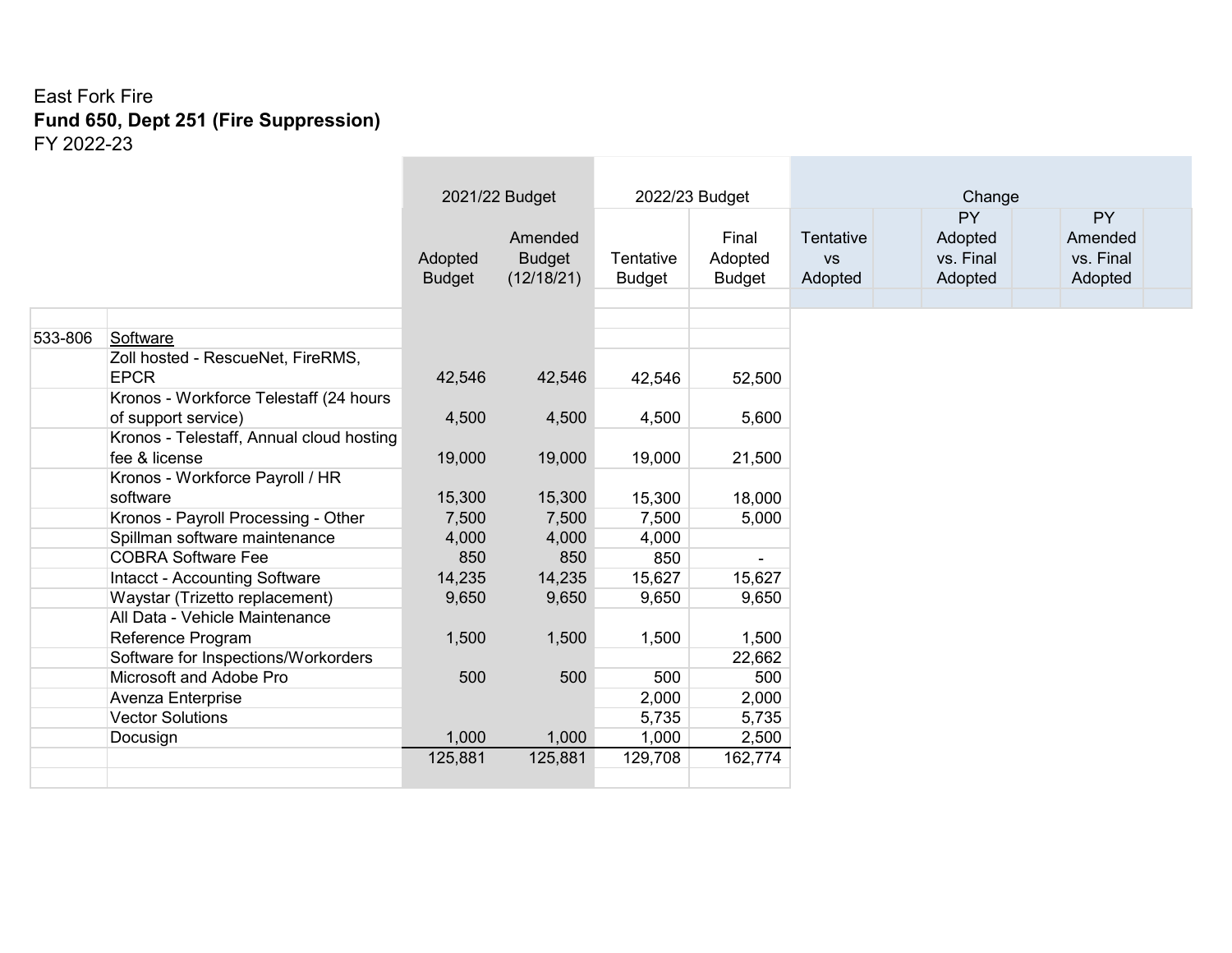|         |                                            |               | 2021/22 Budget           |               | 2022/23 Budget           |           | Change    |           |
|---------|--------------------------------------------|---------------|--------------------------|---------------|--------------------------|-----------|-----------|-----------|
|         |                                            |               |                          |               |                          |           | <b>PY</b> | <b>PY</b> |
|         |                                            |               | Amended                  |               | Final                    | Tentative | Adopted   | Amended   |
|         |                                            | Adopted       | <b>Budget</b>            | Tentative     | Adopted                  | <b>VS</b> | vs. Final | vs. Final |
|         |                                            | <b>Budget</b> | (12/18/21)               | <b>Budget</b> | <b>Budget</b>            | Adopted   | Adopted   | Adopted   |
|         |                                            |               |                          |               |                          |           |           |           |
| 540-010 | <b>Grants Services and Supplies</b>        |               |                          |               |                          |           |           |           |
|         | <b>CERT Grant</b>                          | 21,000        | 21,000                   | 21,000        | 21,000                   |           |           |           |
|         | <b>SERC Grant</b>                          | 29,000        | 29,000                   | 29,000        | 29,000                   |           |           |           |
|         | <b>United We Stand Grant</b>               | 25,000        | 25,000                   | 25,000        | 25,000                   |           |           |           |
|         | <b>AFG Grant - Match</b>                   | 18,750        |                          | 18,750        |                          |           |           |           |
|         | <b>AFG Grant Match - PPE</b>               |               |                          | 120,000       | 60,000                   |           |           |           |
|         |                                            | 93,750        | 75,000                   | 213,750       | 135,000                  |           |           |           |
|         |                                            |               |                          |               |                          |           |           |           |
| 564-200 | <b>Buildings</b>                           |               |                          |               |                          |           |           |           |
|         | Soft Tone Alert System                     |               |                          | 250,000       | 250,000                  |           |           |           |
|         | <b>Training Center</b>                     |               |                          | 300,000       | 200,000                  |           |           |           |
|         |                                            |               | $\overline{\phantom{a}}$ | 550,000       | 450,000                  |           |           |           |
| 564-500 | <b>Machinery and Equipment</b>             |               |                          |               |                          |           |           |           |
|         | <b>External Cardiac Compression Device</b> | 13,000        | 13,000                   |               |                          |           |           |           |
|         | Holmatro Tool Replacement                  | 30,000        | 50,156                   | 20,000        | $\overline{\phantom{0}}$ |           |           |           |
|         | <b>Gym Equipment</b>                       | 7,500         | 10,500                   |               | $\blacksquare$           |           |           |           |
|         | <b>Zoll Monitor</b>                        | 25,000        | 25,000                   |               |                          |           |           |           |
|         | Replacement of Moible Command              |               |                          |               |                          |           |           |           |
|         | Radios                                     |               | 25,000                   |               |                          |           |           |           |
|         | Ambualnce Gurney Lift System               |               |                          |               | $\overline{\phantom{0}}$ |           |           |           |
|         | Replacement of Ropes                       | 11,500        | 15,500                   |               |                          |           |           |           |
|         |                                            | 87,000        | 139,156                  | 20,000        | $\overline{\phantom{a}}$ |           |           |           |
|         |                                            |               |                          |               |                          |           |           |           |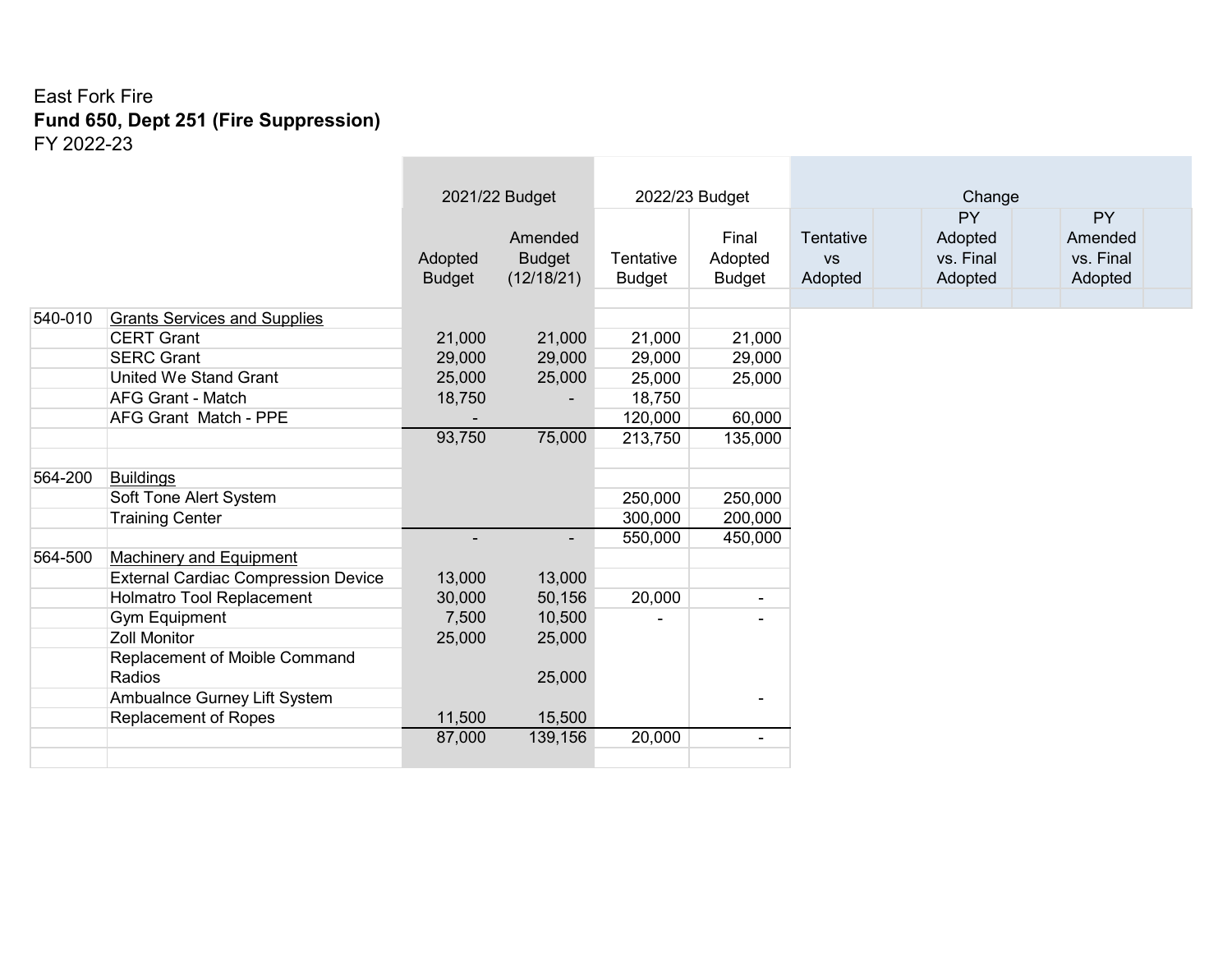|         |                                      | 2021/22 Budget           |                                        |         | 2022/23 Budget                    | Change                            |                                              |                                       |  |  |  |
|---------|--------------------------------------|--------------------------|----------------------------------------|---------|-----------------------------------|-----------------------------------|----------------------------------------------|---------------------------------------|--|--|--|
|         |                                      | Adopted<br><b>Budget</b> | Amended<br><b>Budget</b><br>(12/18/21) |         | Final<br>Adopted<br><b>Budget</b> | Tentative<br><b>VS</b><br>Adopted | <b>PY</b><br>Adopted<br>vs. Final<br>Adopted | PY<br>Amended<br>vs. Final<br>Adopted |  |  |  |
| 564-700 | <b>Motor Vehicles</b>                |                          |                                        |         |                                   |                                   |                                              |                                       |  |  |  |
|         | Ambulance Remount (Oct)              | 135,000                  | 115,000                                |         | 115,000                           |                                   |                                              |                                       |  |  |  |
|         | Purchase of New Ambulance (August)   |                          |                                        | 225,000 | 226,750                           |                                   |                                              |                                       |  |  |  |
|         | <b>Wildland Engine Retorfit</b>      |                          |                                        |         | 350,000                           |                                   |                                              |                                       |  |  |  |
|         | <b>BC</b> Vehicle                    | 72,000                   | 72,000                                 |         |                                   |                                   |                                              |                                       |  |  |  |
|         | Deputy Chief Vehcile (DC004) - Carry |                          |                                        |         |                                   |                                   |                                              |                                       |  |  |  |
|         | Over                                 | $\overline{\phantom{0}}$ | 58,565                                 |         |                                   |                                   |                                              |                                       |  |  |  |
|         | Deputy Chief Vehcile (DC002)         |                          | 65,000                                 |         |                                   |                                   |                                              |                                       |  |  |  |
|         |                                      | 207,000                  | 310,565                                | 225,000 | 691,750                           |                                   |                                              |                                       |  |  |  |
|         |                                      |                          |                                        |         |                                   |                                   |                                              |                                       |  |  |  |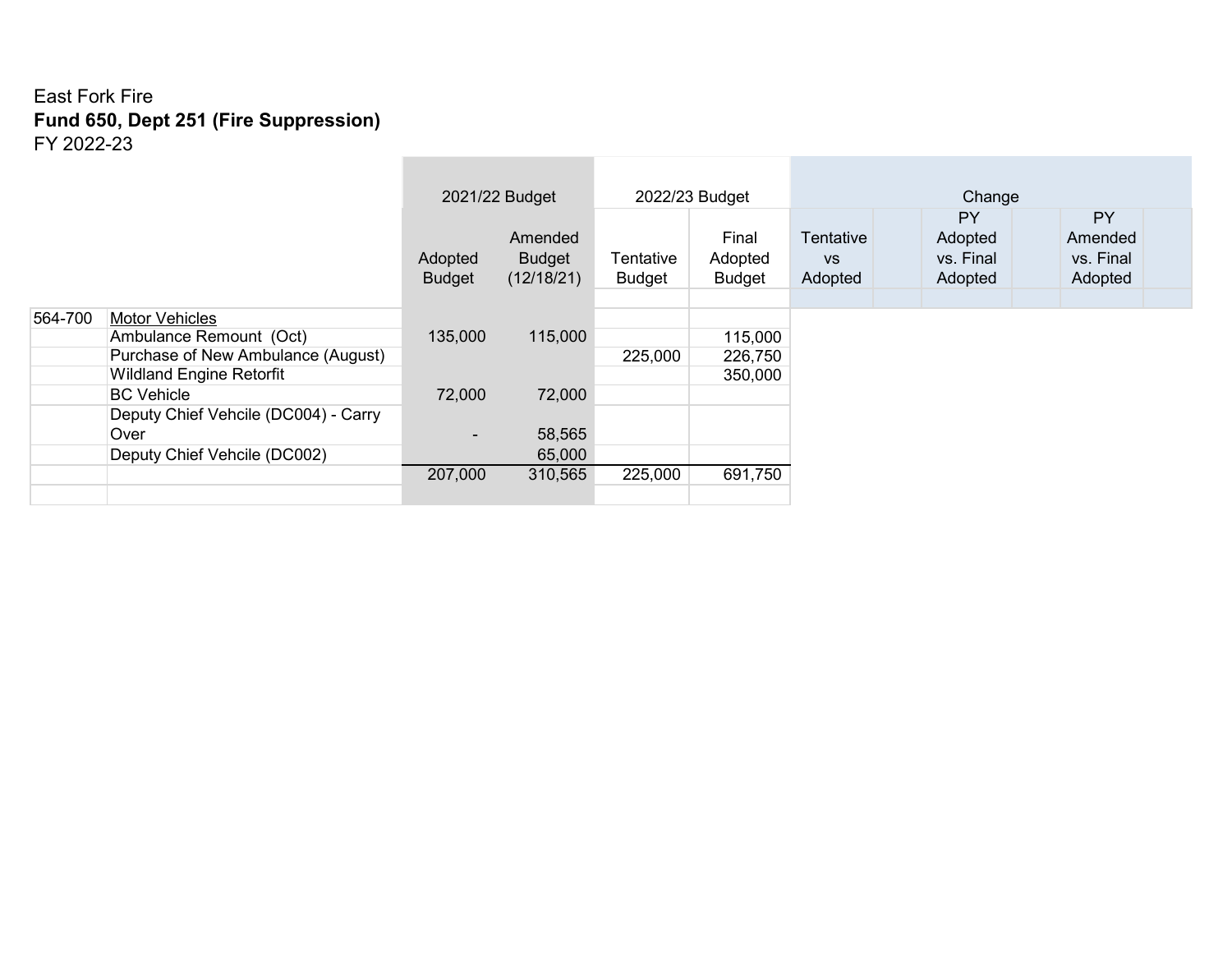#### East Fork Fire **Fund 650, Dept. 263 (NVE Fuels Mgmt.)** FY 2022-23

|           |                                            |                          | 2021/22 Budget                         | 2022/23 Budget             | Change                            |                          |                     |                                       |         |                                       |           |
|-----------|--------------------------------------------|--------------------------|----------------------------------------|----------------------------|-----------------------------------|--------------------------|---------------------|---------------------------------------|---------|---------------------------------------|-----------|
|           |                                            | Adopted<br><b>Budget</b> | Amended<br><b>Budget</b><br>(12/18/21) | Tentative<br><b>Budget</b> | Final<br>Adopted<br><b>Budget</b> | Tentative<br>vs Adopted  |                     | PY<br>Adopted<br>vs. Final<br>Adopted |         | PY<br>Amended<br>vs. Final<br>Adopted |           |
|           | <b>SALARIES &amp; WAGES</b>                |                          |                                        |                            |                                   |                          |                     |                                       |         |                                       |           |
| 510-000   | Regular - Salaries & Wages                 | 503,176                  | 503,176                                | 591,157                    | 603,163                           | 12,006                   | 2.4%                | 99,987                                | 19.9%   | 99,987                                | 19.9%     |
| 511-170 * | Overtime                                   |                          | 93,873                                 |                            |                                   | 0                        | 0.0%                | 0                                     | 0.0%    | (93, 873)                             | $-100.0%$ |
| 511-171   | Holiday                                    |                          |                                        |                            |                                   | $\Omega$                 | 0.0%                | $\mathbf{0}$                          | $0.0\%$ | $\overline{0}$                        | 0.0%      |
| 511-172   | Comp Paid                                  |                          |                                        | $\sim$                     | $\blacksquare$                    | $\Omega$                 | $0.0\%$             | $\mathbf{0}$                          | $0.0\%$ | $\mathbf{0}$                          | 0.0%      |
| 511-173   | Vacation                                   |                          |                                        | $\sim$                     | $\overline{\phantom{a}}$          | $\Omega$                 | 0.0%                | $\mathbf{0}$                          | 0.0%    | $\Omega$                              | 0.0%      |
| 511-174   | <b>Sick</b>                                |                          |                                        | $\sim$                     |                                   | 0                        | 0.0%                | $\mathbf 0$                           | $0.0\%$ | $\Omega$                              | 0.0%      |
| 511-176   | Call Back (2X)                             |                          |                                        | 6,458                      | 6,793                             | 335                      | 100.0%              | 6,793                                 | 100.0%  | 6,793                                 | 100.0%    |
| 511-187   | <b>Uniform Allowance</b>                   | 9,000                    | 9,000                                  | 9,000                      | 14,000                            | 5,000                    | 55.6%               | 5,000                                 | 55.6%   | 5,000                                 | 55.6%     |
|           | <b>Total Salaries and Wages</b>            | 512,176                  | 606,049                                | 606,615                    | 623,956                           | 17,341                   | 3.4%                | 111,780                               | 21.8%   | 17,907                                | 3.0%      |
|           | <b>EMPLOYEE BENEFITS</b>                   |                          |                                        |                            |                                   |                          |                     |                                       |         |                                       |           |
| 515-180   | Benefits - Sierra Saver - EE, HSA Acct Fee | 540                      | 540                                    | 540                        | 540                               |                          |                     |                                       | 0%      |                                       | 0.0%      |
| 515-181   | Retirement                                 | 221,397                  | 221,397                                | 239,261                    | 251,677                           | 12,416                   | $\Omega$            | 30,280                                | 14%     | 30,280                                | 13.7%     |
| 515-182   | WC - PACT (Workers Comp)                   | 140,928                  | 140,928                                | 170,854                    | 165,896                           | (4,958)                  | (0)                 | 24,968                                | 18%     | 24,968                                | 17.7%     |
| 515-183   | Group Insurance                            | 251,298                  | 251,298                                | 163,095                    | 163,095                           | $\overline{\phantom{a}}$ | $\mathcal{L}^{\pm}$ | (88, 203)                             | $-35%$  | (88, 203)                             | $-35.1%$  |
| 515-184   | Unemployment                               | 1,000                    | 1,000                                  | 1,000                      | 1,000                             | $\blacksquare$           |                     |                                       | 0%      |                                       | 0.0%      |
| 515-186   | Medicare                                   | 7,427                    | 7,427                                  | 8,796                      | 8,892                             | 96                       | $\Omega$            | 1,465                                 | 20%     | 1,465                                 | 19.7%     |
| 515-196   | <b>HSA ER Contribution</b>                 | 25,000                   | 25,000                                 | 18,000                     | 18,000                            | ۰.                       |                     | (7,000)                               | $-28%$  | (7,000)                               | $-28.0%$  |
|           | rHRA Contract                              |                          |                                        | 10,000                     | 10,000                            | $\blacksquare$           |                     |                                       |         |                                       |           |
| 515-201   | <b>PEBS</b>                                |                          |                                        | $\blacksquare$             | $\blacksquare$                    | $\sim$                   |                     | $\sim$                                | 0%      | $\sim$                                |           |
|           | <b>Total Employee Benefits</b>             | 647,590                  | 647,590                                | 611,546                    | 619,100                           | 7,554                    | $\mathbf{0}$        | (28, 490)                             | $-4%$   | (28, 490)                             | $-4.40%$  |
|           | Total Salary, Wages & Benefits             | 1,159,766                | 1,253,639                              | 1,218,161                  | 1,243,056                         | 24,895                   | $\overline{0}$      | 83,290                                | 7%      | (10, 583)                             | $-0.84%$  |
|           | <b>SERVICES &amp; SUPPLIES</b>             |                          |                                        |                            |                                   |                          |                     |                                       |         |                                       |           |
| 520-028   | <b>Uniforms</b>                            |                          |                                        |                            |                                   | 0                        | 0.0%                | $\mathbf{0}$                          | 0.0%    | $\overline{0}$                        | 0.0%      |
| 532-032   | PPE (Non-Uniform)                          | 6,000                    | 6,000                                  | 6,000                      | 6,000                             | 0                        | 0.0%                | $\overline{0}$                        | 0.0%    | $\mathbf 0$                           | 0.0%      |
| 532-802   | <b>Small Equipment</b>                     |                          | 30,000                                 |                            |                                   | 0                        | 0.0%                | $\Omega$                              | 0.0%    | (30,000)                              | $-100.0%$ |
|           | <b>Total Services &amp; Supplies</b>       | 6,000                    | 36,000                                 | 6,000                      | 6,000                             |                          | 0.0%                |                                       | 0.0%    | (30,000)                              | $-83.3%$  |
|           |                                            |                          |                                        |                            |                                   |                          |                     |                                       |         |                                       |           |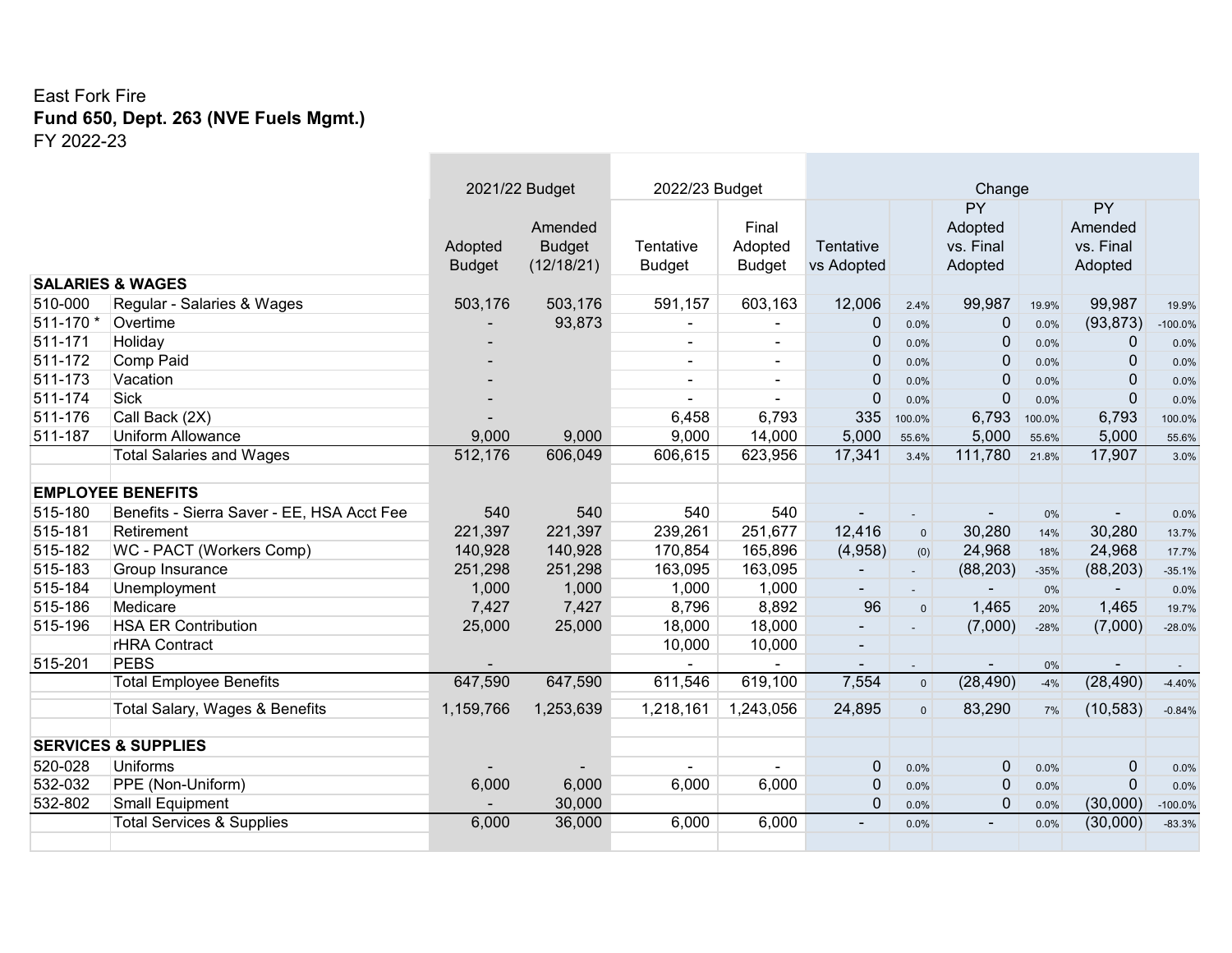#### East Fork Fire **Fund 650, Dept. 263 (NVE Fuels Mgmt.)** FY 2022-23

|              |                                    | 2021/22 Budget           |                                        | 2022/23 Budget             |                                   | Change                  |       |                                       |          |                                       |          |
|--------------|------------------------------------|--------------------------|----------------------------------------|----------------------------|-----------------------------------|-------------------------|-------|---------------------------------------|----------|---------------------------------------|----------|
|              |                                    | Adopted<br><b>Budget</b> | Amended<br><b>Budget</b><br>(12/18/21) | Tentative<br><b>Budget</b> | Final<br>Adopted<br><b>Budget</b> | Tentative<br>vs Adopted |       | PY<br>Adopted<br>vs. Final<br>Adopted |          | PY<br>Amended<br>vs. Final<br>Adopted |          |
|              | <b>CAPITAL OUTLAY AND PROJECTS</b> |                          |                                        |                            |                                   |                         |       |                                       |          |                                       |          |
|              | <b>Buidling</b>                    |                          |                                        |                            | 170,000                           |                         |       |                                       |          |                                       |          |
| 564-500*     | Machinery & Equipment              | $\overline{\phantom{a}}$ |                                        |                            |                                   |                         |       |                                       |          |                                       |          |
| 564-700*     | <b>Motor Vehicles</b>              | 225,000                  | 225,000                                | 150,000                    | 150,000                           | $\overline{0}$          | 0.0%  | (75,000)                              | $-33.3%$ | (75,000)                              | $-33.3%$ |
| <b>TOTAL</b> | Capital projects and Outlay        | 225,000                  | 225,000                                | 150,000                    | 320,000                           | 170,000                 | 75.6% | 95,000                                | 42%      | 95,000                                | 42.2%    |
|              | DEPARTMENT 263 TOTAL               | 1,390,766                | 1,514,639                              | 1,374,161                  | 1,569,056                         | 194,895                 | 14.0% | 178,290                               | 13%      | 54,417                                | 3.6%     |
| Notes:       |                                    |                          |                                        |                            |                                   |                         |       |                                       |          |                                       |          |
|              | 5 - Seasonal Firefighters          |                          |                                        |                            |                                   |                         |       |                                       |          |                                       |          |
|              | Wage                               |                          |                                        | 47,640                     | 31,442                            |                         |       |                                       |          |                                       |          |
|              | <b>PACT</b>                        |                          |                                        | 18,651                     | 8,125                             |                         |       |                                       |          |                                       |          |
|              | Medicare                           |                          |                                        | 691                        | 301                               |                         |       |                                       |          |                                       |          |
|              |                                    |                          |                                        | 66,982                     | 39,868                            |                         |       |                                       |          |                                       |          |
| 564-700      | <b>Motor Vehicles</b>              |                          |                                        |                            |                                   |                         |       |                                       |          |                                       |          |
|              | Water Tender-Cost shared between   |                          |                                        |                            |                                   |                         |       |                                       |          |                                       |          |
|              | NVE&NDF                            |                          |                                        | 150,000                    | 150,000                           |                         |       |                                       |          |                                       |          |
|              | Type V Engine                      | 170,000                  | 170,000                                | $\blacksquare$             | ٠                                 |                         |       |                                       |          |                                       |          |
|              | <b>Light Utility Vehicle</b>       | 55,000                   | 55,000                                 |                            |                                   |                         |       |                                       |          |                                       |          |
|              |                                    | 225,000                  | 225,000                                | 150,000                    | 150,000                           |                         |       |                                       |          |                                       |          |

the control of the control of

 $\sim$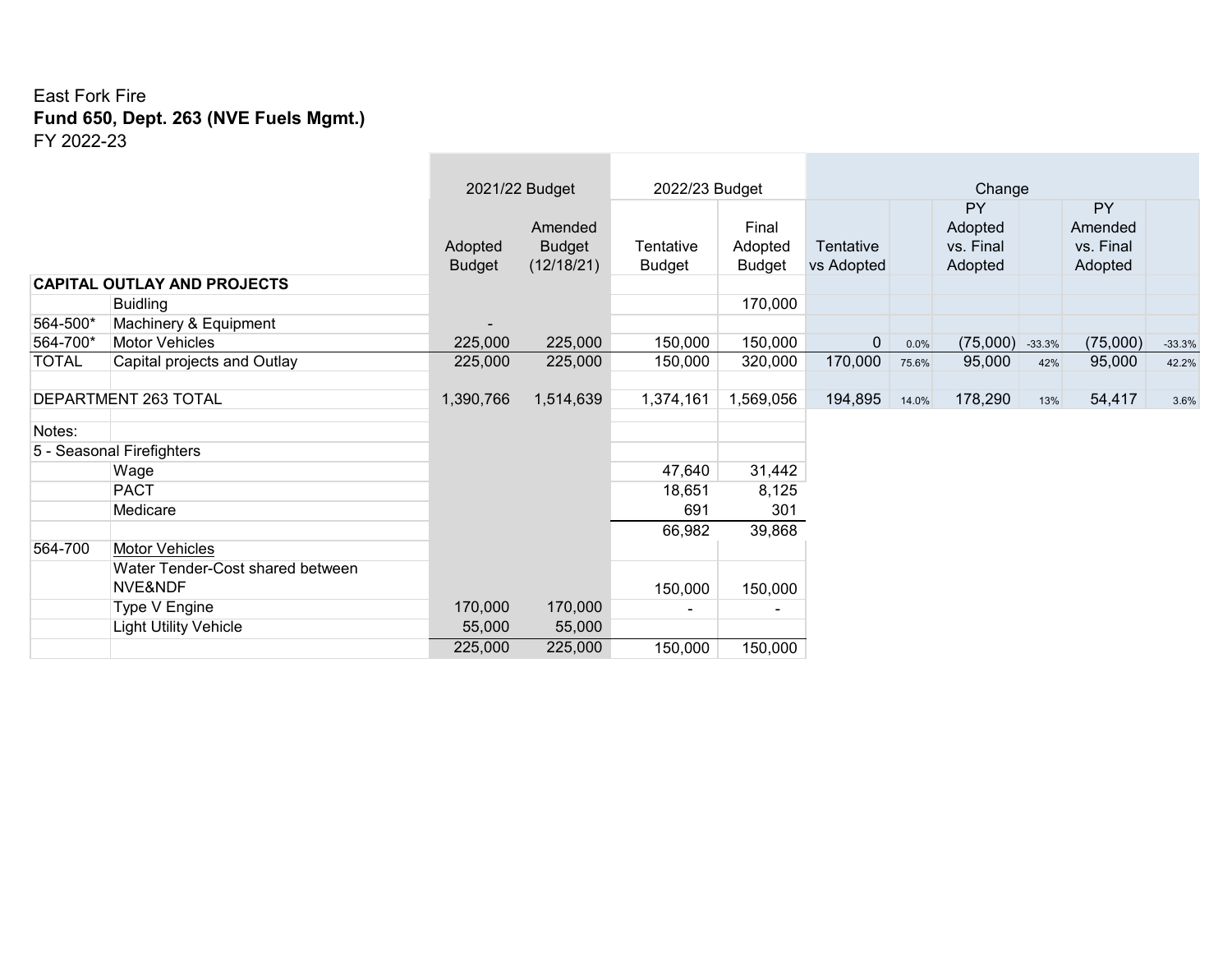## East Fork Fire **Fund 650, Dept 297 (Debt Service)** FY 2022-23

|                           |                             |                             | 2021/22 Budget |               | 2022/23 Budget |                          | Change |           |           |                    |          |
|---------------------------|-----------------------------|-----------------------------|----------------|---------------|----------------|--------------------------|--------|-----------|-----------|--------------------|----------|
|                           |                             |                             |                |               |                |                          |        | PY        |           | PY                 |          |
|                           |                             |                             | Amended        |               | Final          | Tentative                |        | Adopted   |           | Amended            |          |
|                           |                             | Adopted                     | <b>Budget</b>  | Tentative     | Adopted        | <b>VS</b>                |        | vs. Final |           | vs. Final          |          |
|                           |                             | (12/18/21)<br><b>Budget</b> |                | <b>Budget</b> | <b>Budget</b>  | Adopted                  |        | Adopted   |           | Adopted            |          |
|                           |                             |                             |                |               |                |                          |        |           |           |                    |          |
| <b>Debt Service</b>       |                             |                             |                |               |                |                          |        |           |           |                    |          |
| 550-003 *                 | <b>Bond Principal</b>       | 272,000                     | 498,000        | 277,000       | 277,000        | $\overline{0}$           | 0.0%   | 5,000     | 1.8%      | $(221,000)$ -44.4% |          |
| 550-004 *                 | <b>Bond Interest</b>        | 29,314                      | 29,314         | 24,236        | 24,236         | $\overline{0}$           | 0.0%   | (5,078)   | $-17.32%$ | (5,078)            | $-17.3%$ |
| <b>Total Debt Service</b> |                             | 301,314                     | 527,314        | 301,236       | 301,236        | $\overline{\phantom{a}}$ | 0.0%   | (78)      | $-0.03%$  | (226, 078)         | $-42.9%$ |
|                           |                             |                             |                |               |                |                          |        |           |           |                    |          |
|                           | <b>DEPARTMENT 297 TOTAL</b> | 301,314                     | 527,314        | 301,236       | 301,236        | $\blacksquare$           | 0.0%   | (78)      | $-0.03%$  | $(226,078)$ -42.9% |          |

NOTES:

For FY 21-22 Year 3 of 8, Medium Term Bond Series 2019